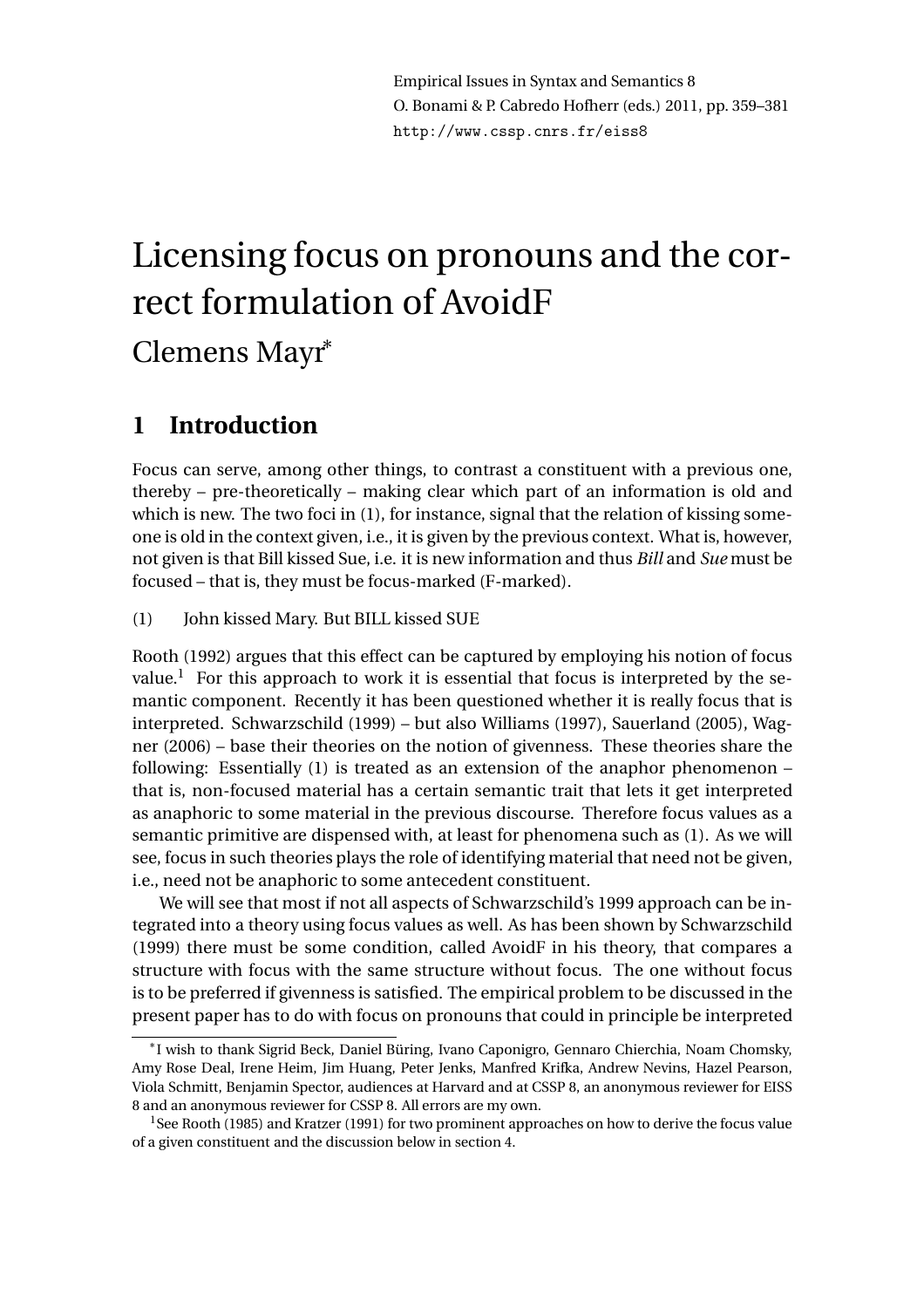as bound or as referential. The gist of the present argument is that Schwarzschild's theory as it stands cannot deal with transderivational comparisons for focus licensing, i.e., situations where two different structures need to be compared. I suggest that the modification of the AvoidF-condition argued for by Truckenbrodt (1995) who considers it an instance of *Maximize Presupposition!* (MP!, cf. Heim (1991)), directly predicts these data and is thus to be preferred to Schwarzschild's formulation. In other words, I will argue for a principle that strives to reduce the size of focus values. AvoidF viewed this way straightforwardly allows us to compare two (independent) structures if they have the same ordinary semantic value, on the one hand, and focus values that are related by the proper subset relation, on the other hand. Therefore the present paper has two objectives: First, it investigates what the correct formulation of AvoidF should be like. Second, on a more conceptual level, it suggests that givenness can be implemented in a theory with focus values without any problems.

The paper is structured as follows: Section 2 summarizes the main points of a theory of givenness. In particular, I introduce as much as necessary from Schwarzschild's 1999 theory in order to see why the data from section 3 are problematic for it. Section 3 introduces the novel empirical observation and discusses the problem caused by it. Section 4 implements the theory of givenness by using Rooth's 1985 focus values and MP!. Schwarzschild's condition of AvoidF is modified accordingly. Section 5 returns to Schwarzschild's theory in more detail, and we show that the present theory can capture his insights as well. Section 6 concludes the paper.

## **2 Givenness and F-marking**

Consider the discourse in (2). Only (2-a) is a felicitous continuation of (2), but (2-b) is not. Apparently the realization of F-marks is restricted in some way. In other words, a condition is needed that reduces the number of F-marks. One can only focus a constituent if it is absolutely necessary, it seems. What goes wrong in (2-b) intuitively is that *Obama* is already mentioned in the antecedent sentence and therefore does not qualify for F-marking. *Obama* is given. I will now briefly review Schwarzschild's 1999 theory, which was the first to my knowledge to propose a condition that reduces the number of F-marks. Moreover his theory is chosen because it can serve as an illustration of a system relying on givenness instead of focus values. I will return to discuss Schwarzschild's theory in more detail in section 5 once the empirical puzzle and the present theory have been introduced.

- (2) Obama praised Bush
	- a. No, Obama praised CLINTON
	- b. #No, OBAMA praised CLINTON

#### **2.1 Schwarzschild's 1999 givenness and focus on pronouns**

I will discuss Schwarzschild's theory by considering the data in (3). These are not actually discussed by him. But understanding them will be helpful to grasp the puzzle to be presented in the following section. It should be fairly easy to extrapolate the ac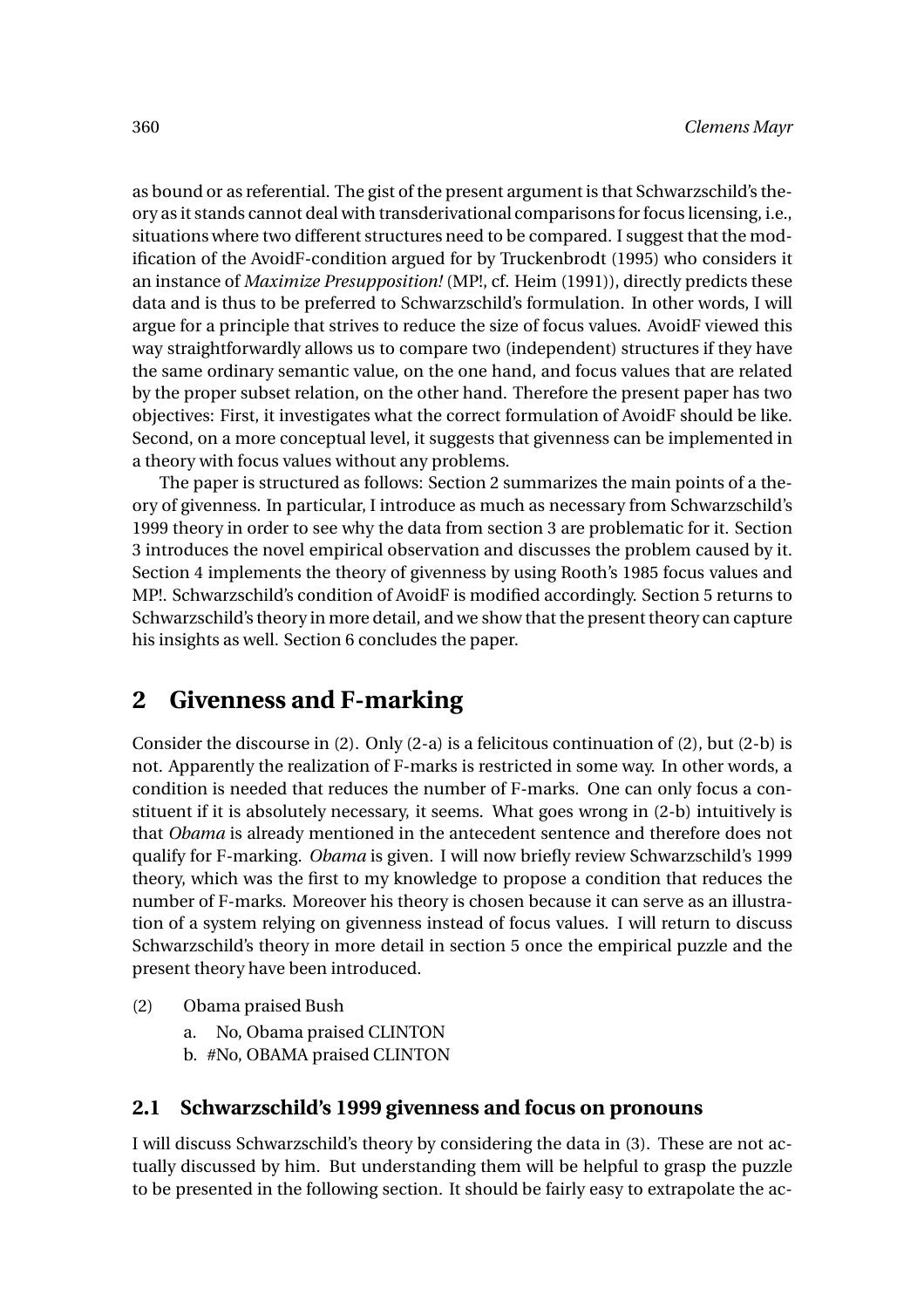count for (3) to the problem in (2) above.<sup>2</sup> Consider (3) and the possible continuations in (3-a)-(3-b) under the reading where the pronoun *his* refers to Bill. Focus is required on the pronoun on this reading. The question to be addressed is why the pronoun in (3-b) must be stressed in the given discourse.

- (3) John likes Bill's mother, but ...
	- a. #BILL likes his mother
	- b. BILL likes HIS mother

Schwarzschild's basic idea is that the notion of givenness drives F-marking. In particular he assumes the condition in (4). That is, there is a condition that checks for each constituent that is not F-marked whether it is given. F-marked constituents are excluded from that condition and need not be given as a consequence.

(4) GIVEN*ness* If a constituent is not F-marked, it must be GIVEN. (Schwarzschild 1999:155)

What it means for a constituent to be given is defined in (5). The definition requires that for each non-F-marked constituent there be an antecedent constituent in the context. The requirement in (5-a) is straightforward. The mechanism of existential type shifting existentially binds open argument positions of the expressions to which it applies. The existentially type shifted version of the antecedent constituent must then entail the existential F-closure of the utterance constituent. The existential F-closure of a constituent is the result of replacing each F-mark with a variable of the appropriate type and existentially type shifting the outcome of this process.

- (5) *Definition of* GIVEN (final informal version) An utterance U counts as GIVEN iff it has a salient antecedent A and
	- a. if U is type e, then A and U corefer;
	- b. otherwise: modulo ∃-type shifting, A entails the Existential F-closure of U. (Schwarzschild 1999:151)

Furthermore there is the constraint AvoidF in (6) which is responsible for reducing the number of foci. It is basically an economy condition. It states that if material is given, it need not be F-marked – that is, it compares two derivations, one with F-mark and one without F-mark. If the one without F-mark satisfies givenness for all its subconstituents, it is to be preferred to the one with F-mark, even if the latter one satisfies givenness for all of its subconstituents, as well.

(6) AVOIDF

F-mark as little as possible, without violating Givenness. (Schwarzschild 1999:156)

 $2$ In short, (2-b) is a case of overfocusing. Both (2-a) and (2-b) satisfy Schwarzschild's condition of givenness in (4). The economy condition AvoidF (6) therefore applies and dictates that the structure with fewer F-marks is the only one that is licensed.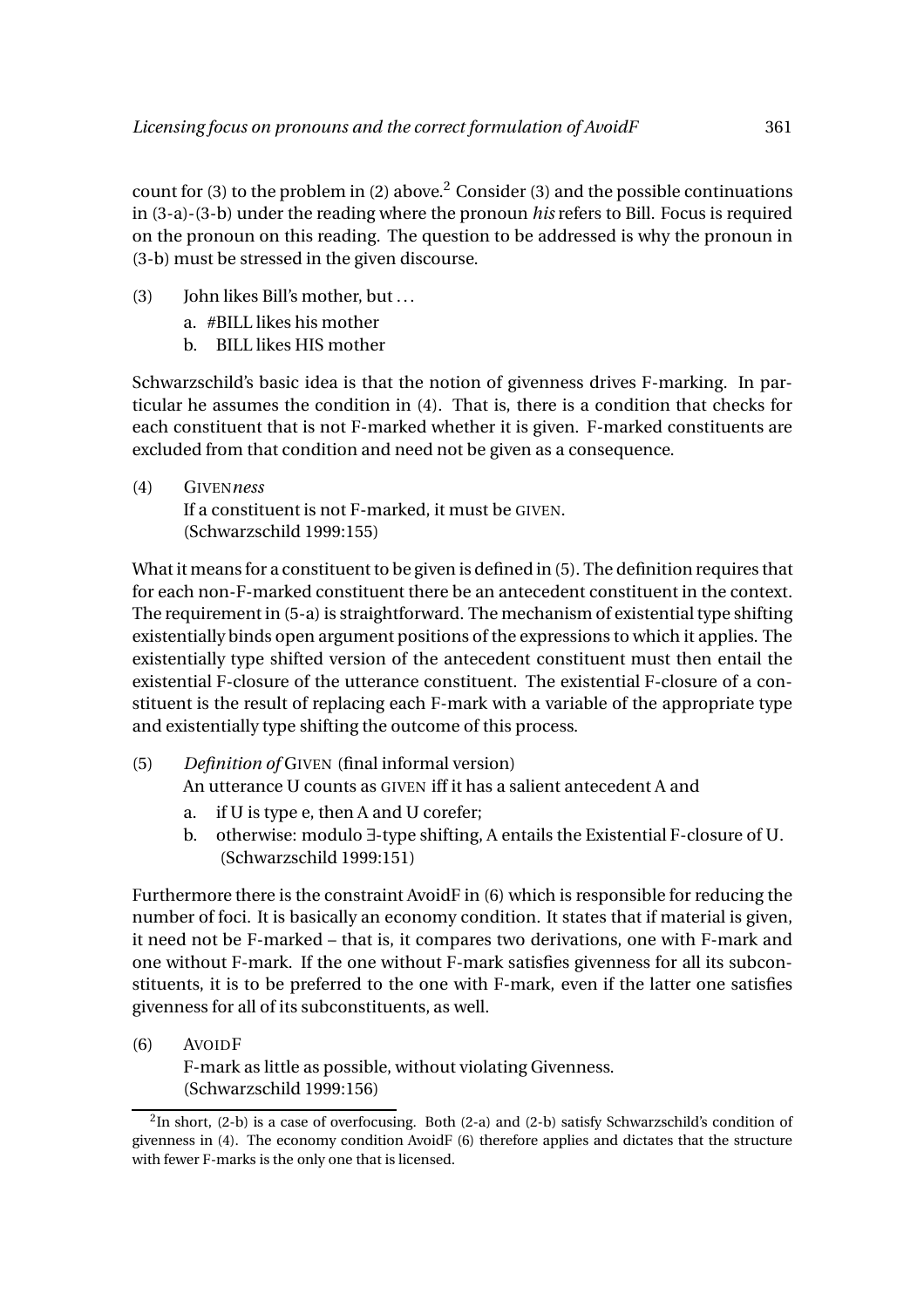Let us now return to the discourse in (3) and see how the theory just introduced accounts for the data. But before going into detail, a further remark is in order, which is quite independent from the particular theory of focus licensing chosen to evaluate the data at hand. When we want to see whether the difference in acceptability of the two continuations of (3) is predicted, we have to consider at least two structures that could be assumed for each of the continuations. In particular, it seems that there is a choice between coreference and binding in (3-a) and (3-b). In the following, I investigate whether the account in terms of givenness discussed above yields the correct results when these two options are considered. I start by considering the coreference structure and then proceed to binding.

**Option 1: coreference** Let us first consider givenness for  $(7)$ – a possible representation of (3-a) – where g(1) refers to *Bill*. In other words, (7) shows the structure without F-mark on the pronoun coreferring with the subject.

(7) [BILL*<sup>F</sup>* likes 1's mother]

In all the cases to be considered in this section and the following one, givenness calculation yields the same results for the IP and VP constituents whenever one of the two counts as given. They will therefore not be discussed separately each time. The argument to be given now extends to the other cases, as well. For both the IP and the VP we have to find out whether ∃*x[x likes Bill's mother]*, their shared existential F-closure, is entailed by the existentially type shifted version of some antecedent constituent. The reason for this requirement is that the subject is always F-marked in the examples to be considered.<sup>3</sup> Indeed, *John likes Bill's mother* entails this. So both the IP and the VP are given. The property of liking is trivially given as well, and so is the individual *Bill's mother*.

Now consider the same structure with F-mark on the pronoun. Again, g(1) maps onto *Bill*:

(8) [BILL<sub>*F*</sub> likes  $1_F$ 's mother]

If there is focus on the pronoun, we need for both the IP and the VP a constituent such that its existentially type shifted meaning entails ∃*x*.∃*y [x likes y's mother]*. Clearly,*John likes Bill's mother* does entail this. The property of liking is, of course, again given. Moreover the property of liking someone's mother is given because again *John likes Bill's mother* entails it. Since both the structure with focus on the pronoun and the one without focus on it satisfy givenness, AvoidF tells us that the latter must be used. This, however, seems to be the wrong result as we want (3-b) to be ruled in and not (3-a). Since we have another structure to test – that is, binding – we expect that the binding option must be such that we cannot leave the F-mark off the pronoun. It turns out that this is the case.

 $3$ I will not discuss below whether the F-mark on the subject could be dropped. The answer is that it cannot be dropped. To see this, consider the option under discussion without focus on the subject. In this case it would be required that the proposition *Bill likes Bill's mother* is given. This is clearly not the case, as neither *John likes Bill's mother* nor ∃*x[x likes Bill's mother]* entails it. Parallel considerations apply to all examples to be discussed below.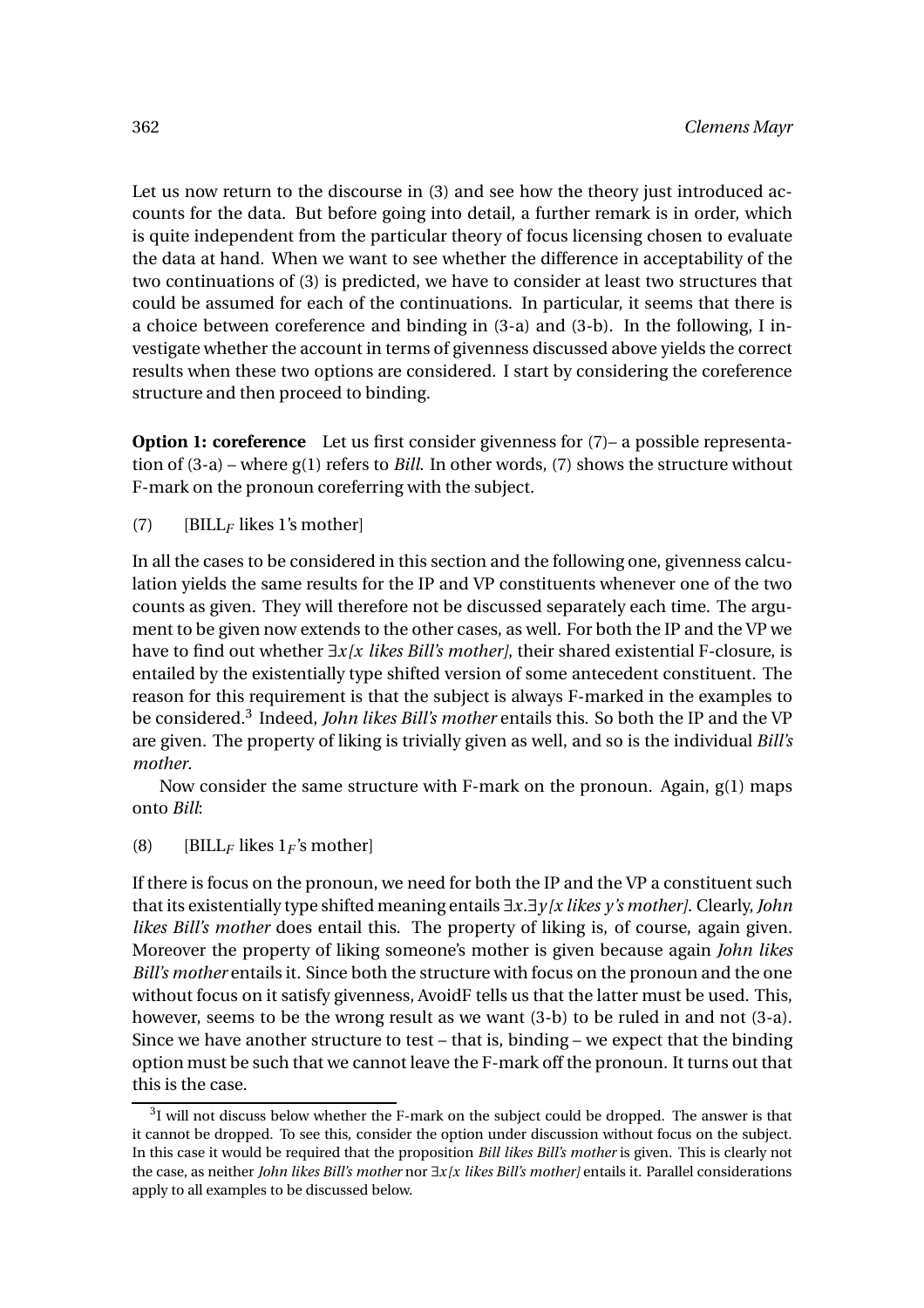**Option 2: binding** Assume that the LFs for the binding option are as in (9). Moreover, for completeness, assume that  $g(2) =$  Jack, although nothing said below will hinge on the interpretation of the variable.

- (9) a. John likes Bill's mother
	- b.  $\text{BILL}_F 2[t_2]$  likes  $2_{(F)}$ 's mother]

If focus is left off the pronoun, we get multiple violations of givenness. These are listed in (10). In each case it is impossible to find a suitable antecedent such that its existentially type shifted meaning would entail the existential F-closure of the focus constituent.<sup>4</sup>

- (10) *Non-given constituents*
	- a. *[BILL<sup>F</sup> 2[t*<sup>2</sup> *likes 2's mother]]:*

John likes Bill's mother ¬entails ∃*x*[*x* likes *x*'s mother] ∃*x*[*x* likes Bill's mother] ¬entails ∃*x*[*x* likes *x*'s mother]

b. *[2[t*<sup>2</sup> *likes 2's mother]]:*

John likes Bill's mother ¬entails ∃*y*[*y* likes *y*'s mother] ∃*x*[*x* likes Bill's mother] ¬entails ∃*y*[*y* likes *y*'s mother]

c. *[2's mother]:*John likes Bill's mother ¬entails ∃*P*[*P*(Jack's mother)] ∃*x*[*x* likes Bill's mother] ¬entails ∃*P*[*P*(Jack's mother)] ∃*P*[*P*(Bill's mother)] ¬entails ∃*P*[*P*(Jack's mother)]

This means that the option without focus on the bound pronoun is not licensed by the theory of givenness. What about the version with focus on the pronoun? In this case givenness is satisfied. In order to see why, just notice that by putting an F-mark on the bound pronoun, we have gotten rid of the requirement that some constituent entails that someone likes his own mother. In other words, it is now for instance required that some constituent entails ∃*x*.∃*y [x likes y's mother]*. And *John likes Bill's mother* does entail this. It moreover entails that there is a property holding of someone's mother, as required by the existential F-closure of the non-F-marked constituent *[2<sup>F</sup> 's mother]*.

This means that if the binding option is chosen, the obligatory F-marking of the pronoun in the continuation of (3) becomes clear. The only question remaining is why coreference should not be an option. After all proper names are referring expressions, and therefore binding should not be the only possibility. In other words, givenness makes the right predictions if we find a reason why binding must be used instead of coreference. We do not have to look far for an answer. I will suggest that the use of contrastive *but* has this consequence.

#### **2.2** *but* **requires contrastiveness**

Intuitively, the reason why binding is chosen is that the use of contrastive *but* in (3), repeated as (11), requires that the antecedent sentence somehow contrasts with the focus sentence.

<sup>4</sup>Note that the non-givenness of the constituent *[2's mother]* depends on the particular choice for g(2). But even if g(2) were actually given, the non-givenness of the other two constituents would be problematic enough anyway.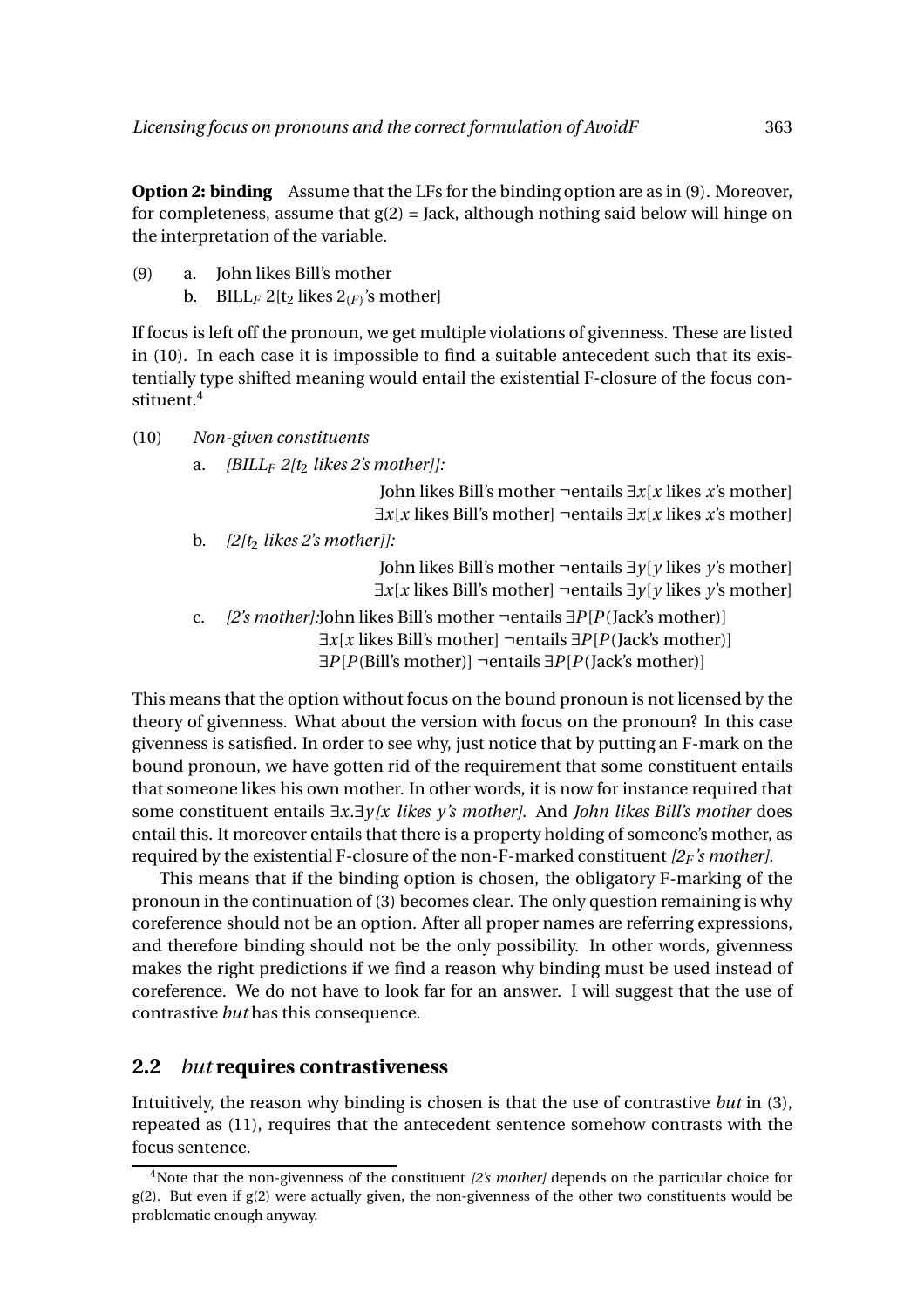- (11) John likes Bill's mother, but ...
	- a. #BILL likes his mother
	- b. BILL likes HIS mother

The question is how contrastiveness is to be defined. This has been a long-standing question in the literature. For reasons of space we cannot go into a full discussion of this issue. But it has often been assumed that contrastiveness is best addressed by the use of focus values (cf. Büring (2008) a.o.). If one follows this line, one could assume that *but* has the presupposition in (12) introducing a condition of contrastiveness on the denotations of the VPs used (cf. Sæbø (2003) and Umbach (2005) a.o. for related proposals).<sup>5</sup> The focus value  $\llbracket \phi \rrbracket^{f}$  for a given constituent  $\phi$  is the set of all alternatives to its ordinary denotation  $\left[\phi\right]$ <sup>g</sup> of the same type, where the F-mark has been replaced by a variable of the appropriate type. See subsection 4.2 below for the definition of focus values and further discussion. $6$ 

(12)  $[[IP_1 but IP_2]] = [[IP_1 and IP_2]]$ if  $[[VP_1]] \in [[VP_2]]^f$  and  $[[VP_1]] \neq [[VP_2]]$ , otherwise undefined.

The antecedent VP of (11) denotes the property *λx*.*x likes Bill's mother*. This, however, does not contrast with the VP of either (11-a) or (11-b) once we view the pronouns as being coreferential with the subject. The denotation of the VP in (11) is a member of the focus values of both the VPs in (11-a) and (11-b). But the denotations are equivalent in both cases. Therefore contrastiveness is not satisfied in this situation. If the binding option is used in the continuations in (11-a) and (11-b), however, the predicate denotes the property *λx*.*x likes x's mother*. What is the focus value of the respective VPs? In case the pronoun is not focused, we obtain the singleton set in (13-a). The denotation of the antecedent VP is not a member of that set. I.e., contrastiveness is not licensed for this case. If, however, we choose to put an F-mark on the bound pronoun, the set in  $(13-b)$  obtains.<sup>7</sup> Moreover, the denotation of the antecedent VP is not identical to the binding VP. Thus the presupposition of contrastive *but* is satisfied if there is an F-mark on the bound pronoun. But notice that this is also the configuration favored according to givenness and AvoidF. In other words, the theory of givenness and the requirements imposed by *but* conspire to rule in only the continuation in (11-b).

<sup>&</sup>lt;sup>5</sup>Note that Umbach (2005) distinguishes between focus and contrastive topic values in the sense of Büring (1997). In particular, the subject would be marked as a contrastive topic rather than as a focus. This is presumably correct, but what matters for the present discussion is how contrastiveness is defined. For this purpose values are needed that have sets as their denotations. Both focus values and contrastive topic values provide exactly this. There is more to be said about the correct lexical entry for *but*. But for our present purposes the one in (12) should suffice. The presupposition of *but* in (12) is similar to the one for adnominal *however* proposed by Sauerland (2000) with the difference that it does not require the subjects to contrast. The reason for this are cases such as (i). Thanks to an anonymous reviewer for EISS 8 for reminding me of cases such as (i), where the subjects do not contrast.

<sup>(</sup>i) My children can't stand liver, but they do love chicken

 $6N$  Note that it is not obvious how contrastiveness could be defined without the use of focus values. The notion of givenness does not have anything to say about contrastiveness.

<sup>&</sup>lt;sup>7</sup> Note that the ordinary value of the VP – that is, the denotation of the binding configuration – is not a member of that set itself.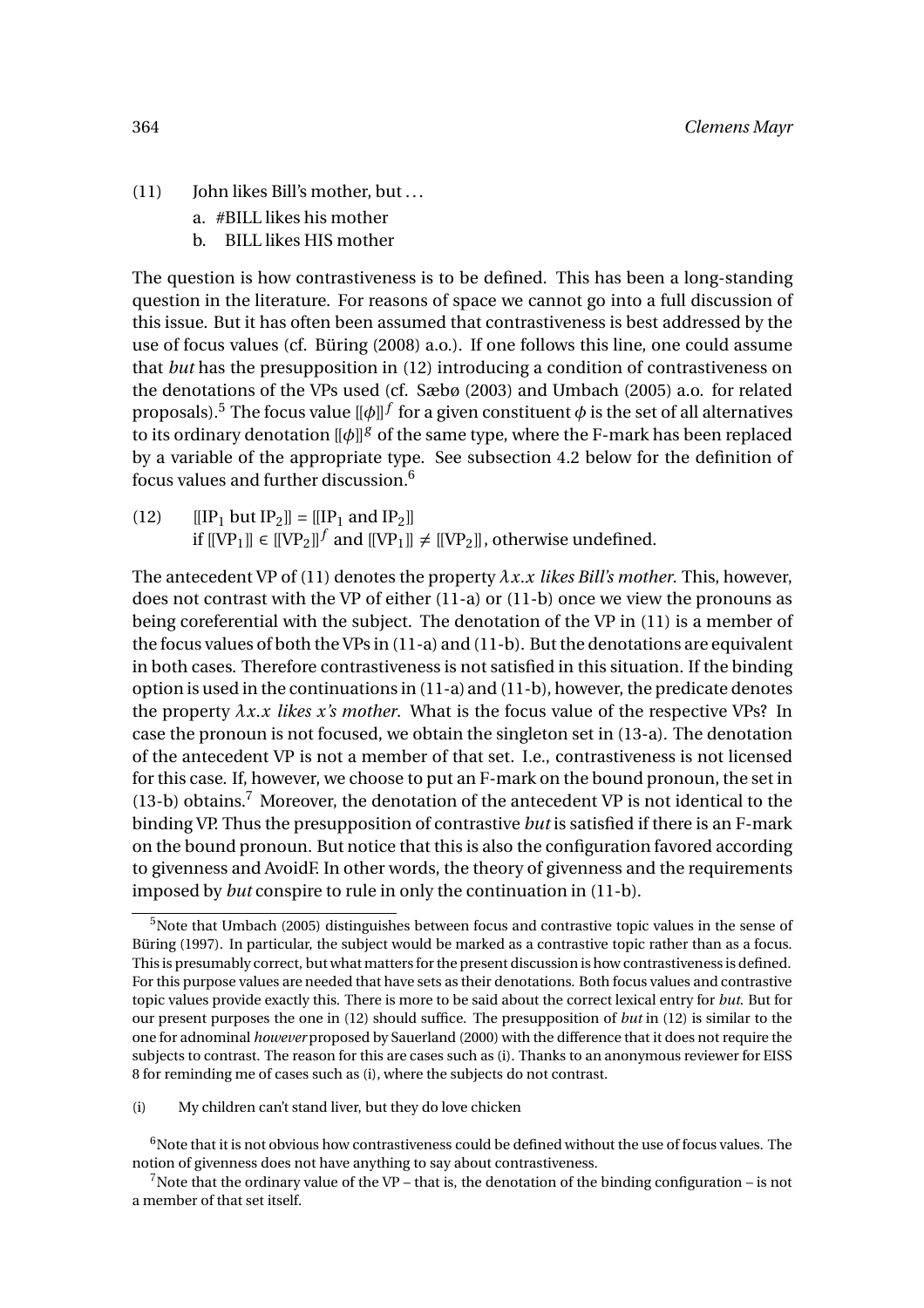(13) a.  $[[\text{VPI}]^f = {\lambda x.x \text{ likes } x\text{'s mother}}$ b.  $[[\text{VPI}]^f = \{\lambda x. x \text{ likes } y\text{'s mother} \mid y \in D_e\}$ 

At first it might seem that there is some redundancy in the system when we restrict ourselves to data such as (11). Both the theory of givenness and the requirements posed by *but* converge on the same solution. In particular, one might think that the correct definition of *but* is all that is needed. This is, however, not correct, as can be shown as follows: When *and* is used instead of *but*, the presuppositions of *but* disappear. As a consequence there should be no pressure to use the binding VP anymore. In particular, both binding and coreference should be options. But because of this focus on the pronoun and no focus should be equally felicitous, as the former is favored by givenness for binding, whereas the latter is favored for the coreference VP. This is confirmed by (14).

- (14) John likes Bill's mother, and ...
	- a. BILL*<sup>F</sup>* likes HIS*<sup>F</sup>* mother
	- b. BILL*<sup>F</sup>* likes his mother

We observe that all of a sudden the focusing of the pronoun becomes optional. That this optionality is the consequence of having two independent structures at disposal – that is, coreference and binding – is shown by (15). Here binding is not an option and the possibility of leaving the F-mark off *John* is not there. This is so because the VP in (15-b) violates givenness. The property of liking John's mother is not given. But the property of liking someone's mother is, which is why F-marking *John* produces a felicitous outcome. From this we conclude two things: First, our conjecture that (14-a) is the consequence of binding and (14-b) the one of coreference finds independent support. The optionality of focusing only appears in situations where two structural analyses are possible. Moreover, the theory of givenness together with AvoidF applies to the two possible structures independently. Second, if givenness is at stake in (14) and (15), it should also apply in (11). In other words, in addition to the correct definition of contrastive *but* the theory of givenness is needed.

- (15) John likes Bill's mother, and ...
	- a. BILL*<sup>F</sup>* likes JOHN*<sup>F</sup>* 's mother
	- b. #BILL*<sup>F</sup>* likes John's mother

This line of argumentation is further supported by (16). In case the antecedent VP is made up of a conjunction where one conjunct denotes the property of liking one's own mother and the other the one of liking Bill's mother, both the binding and the coreference option are ruled out. First, assume a further modification of the definition of *but*: All that is required by it is that one of the conjuncts in the antecedent VP contrasts with the one in the utterance VP. When we consider the binding option, there is an antecedent that contrasts with it. In particular, the property of liking Bill's mother contrasts with liking one's own mother. AvoidF, however, dictates that focus on the bound pronoun cannot be used because the property of liking one's own mother counts as given. The binding VP without focus on the bound pronoun, on the other hand, does not satisfy the definedness condition imposed by *but*. The focus value of this VP is just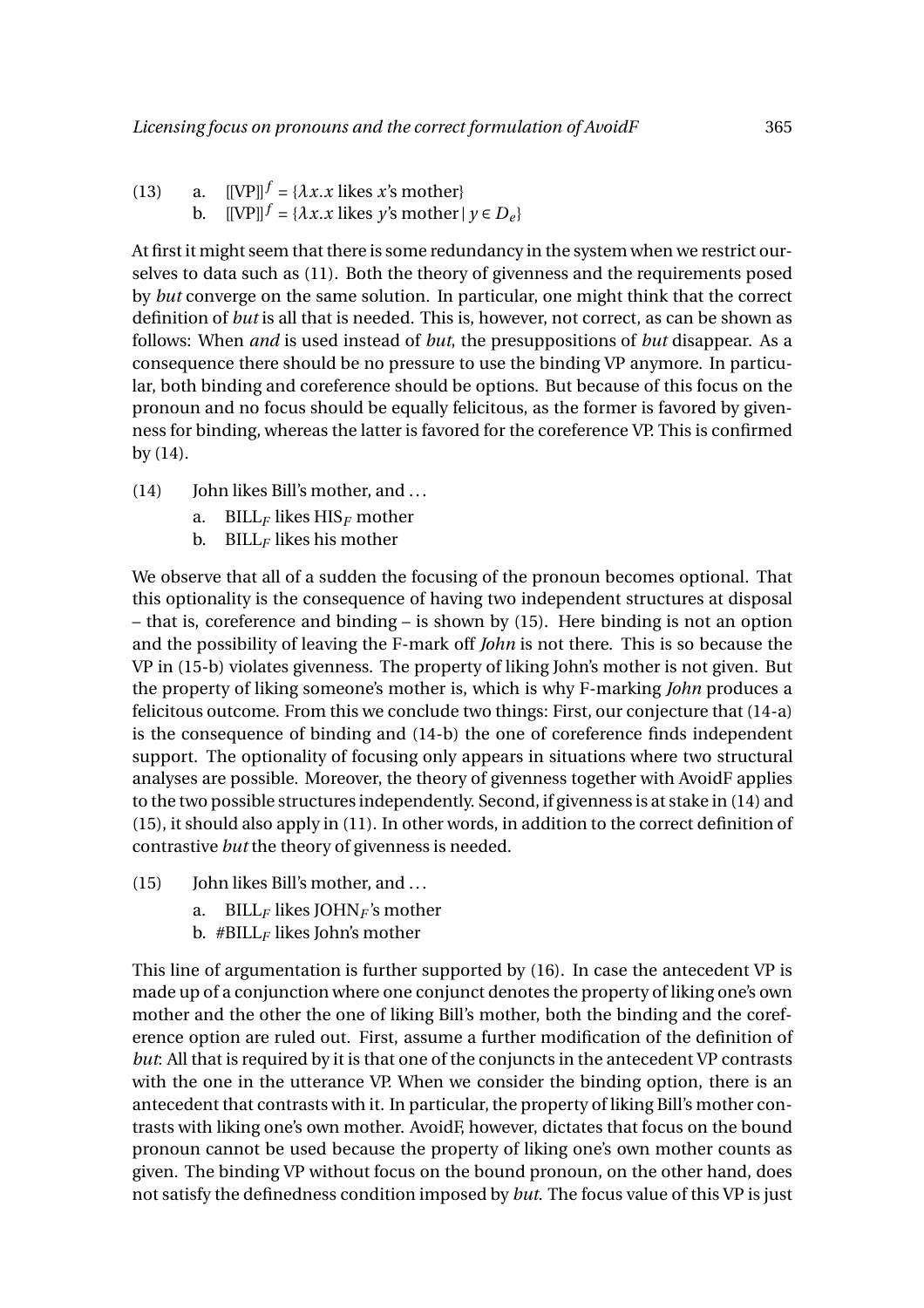the singleton set in (13-a). There is no antecedent denotation that is both a member of this set and is not identical to the ordinary value of the VP. What about the coreference option? This option is not licensed because there is no antecedent denotation that satisfies contrastiveness. In particular, the focus value of the coreference VP with an F-mark on the free pronoun is as in (13-b). The only antecedent denotation that is a member of it is the property of liking Bill's mother. But it is also identical to the ordinary value of the VP. Contrastiveness is not fulfilled. The same applies to the coreference option without F-mark on the free pronoun. If we just had the requirements of *but* at our disposal, the unacceptability of (16-a) and (16-b) could not be accounted for.

- (16) John likes his own mother and Bill's mother, but ...
	- a. #BILL*<sup>F</sup>* likes HIS*<sup>F</sup>* mother
	- b.  $\# \text{BILL}_F$  likes his mother

So far a theory of givenness and in particular Schwarzschild's 1999 approach accompanied by a few assumptions about contrastiveness being introduced by *but* makes the right predictions. Let us now turn to another set of data which complicates the picture. In particular, the assumptions made about *but* will generate problems.

# **3 Contrastive focus on pronouns**

This section presents a problem for theories of givenness, in particular the one formulated by Schwarzschild (1999) and discussed in the preceding section. Data with focus on pronouns suggest that a revision is necessary. The data are minimally different from the ones discussed in section 2. We will see that a minimal change – essentially the addition of negation – affects the predictions of the theory dramatically. On the basis of these data an argument can be made that the set of competitors considered by AvoidF needs to be enlarged. In the discussion below, I will not show for all the constituents whether they are given if it is obvious that they are. Rather, I will pick the ones where it is not immediately clear whether givenness holds and discuss them in detail.

### **3.1 Adding negation**

Consider (17), under the reading where the pronoun refers to Bill. When there is negation involved, focus on the pronoun is not allowed (17-a)-(17-b). The negation is necessarily focused. This suggests that focus on the negation satisfies the contrastiveness requirement introduced by contrastive *but*. Moreover the impossibility of focusing the pronoun in (17-b) reminds us of data like (2) that were used as an argument for the postulation of a condition that minimizes the number of foci as AvoidF does in Schwarzschild's 1999 theory. This leads us to expect that an account in terms of givenness should be possible. In other words, the treatment of (2) should extend to the case in  $(17).<sup>8</sup>$ 

<sup>8</sup>Stress on the pronoun *his* can be ameliorated under particular circumstances, namely if the stress on *Bill* is dropped – that is, if (i) is the sentence in question. But in this situation it seems that the sentence is not read as a continuation of *John likes Bill's mother* anymore. Rather an antecedent of the form *Bill*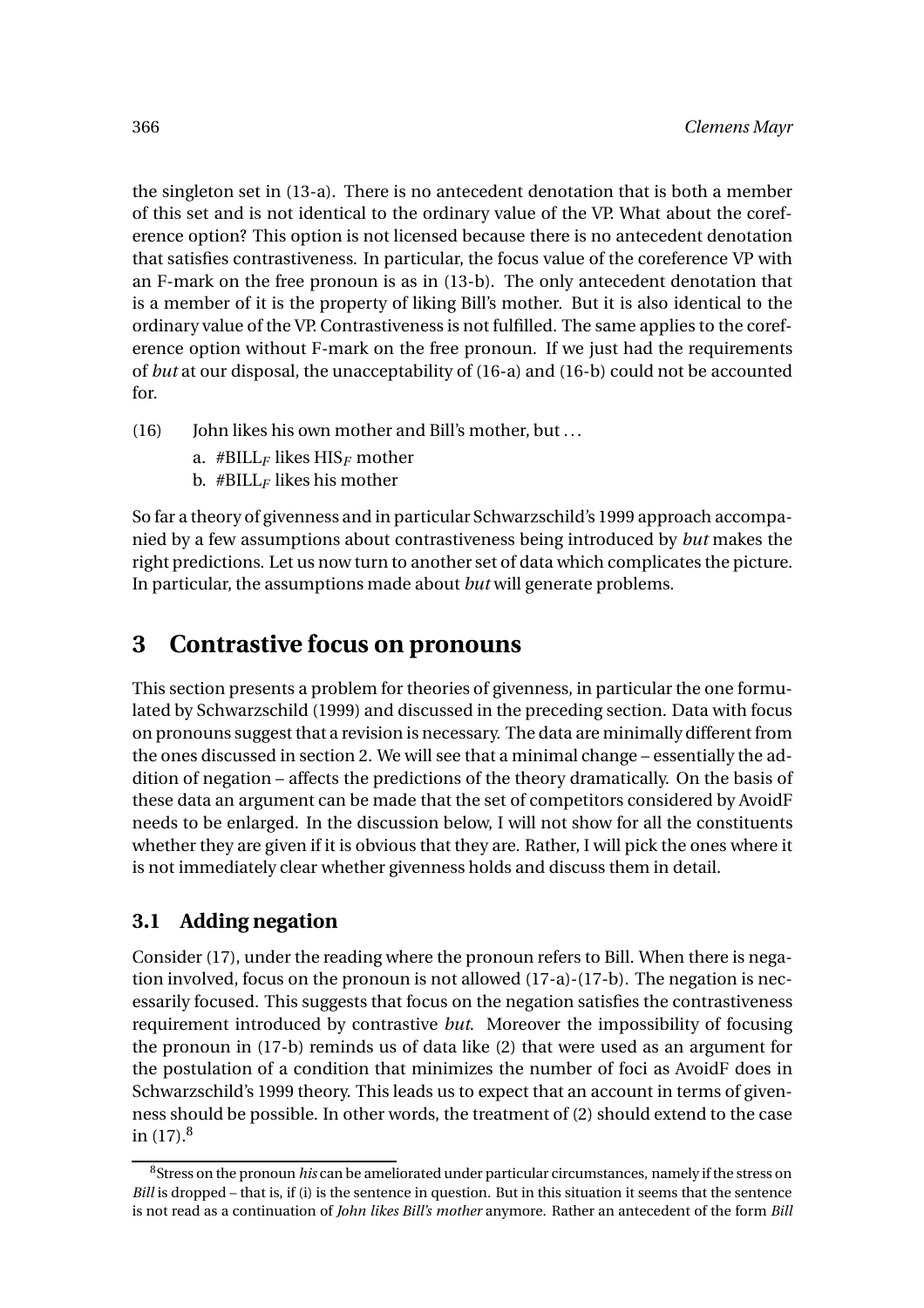- (17) John likes Bill's mother, but ...
	- a. BILL DOESN'T like his mother
	- b. #BILL DOESN'T like HIS mother

We will see, however, that (17) behaves differently from the data introduced in the preceding section and that a straightforward explanation using givenness and AvoidF is not available. Let us first see why the theory as sketched so far fails. We look, again, at the coreference and the binding options separately.

**Option 1: coreference** Again, g(1) refers to Bill. If the pronoun is referential and there is no F-mark on the pronoun (18), all the relevant constituents are given. The DP *[1's mother]* and the pronoun itself are trivially given. In the following *t* is a variable over functions of type  $\langle t, t \rangle$ :

- (18) [BILL*<sup>F</sup>* DOESN'T*<sup>F</sup>* like 1's mother]
- (19) *Given constituents*
	- a. *[BILL<sup>F</sup> DOESN'T<sup>F</sup> like 1's mother]:*

[John likes Bill's mother] entails ∃*t*.∃*x*[*t*(*x* likes Bill's mother)]

b. *[DOESN'T<sup>F</sup> like 1's mother]:*

∃*x*[*x* likes Bill's mother] entails ∃*t*.∃*x*[*t*(*x* likes Bill's mother)]

If there is an F-mark on the pronoun (20), givenness will be satisfied because having more foci makes givenness-licensing easier. It is sufficient to notice that in all existential F-closures where *Bill* is used in (19), *Bill* is replaced by an existentially bound variable. But ∃*t*.∃*x*.∃*y*[*t*(*x* likes *y*'s mother)] is, of course, given in that situation.

(20) [BILL<sub>F</sub> DOESN'T<sub>F</sub> like  $1_F$ 's mother]

By AvoidF the F-mark on the pronoun is not licensed in this situation. This means that under the coreference option (17-a) should be preferred to (17-b), i.e., the pattern in (17) is explained. In that respect the new data differ from the data discussed in the previous section. As we have seen coreference is not an option there due to the contrastiveness requirement of *but*. Would contrastiveness be satisfied by (18)? The focus value for the VP in (18) is as in (21). The denotation of the VP in the antecedent is the property of liking Bill's mother. This can be taken to be a member of (21) if one assumes that the identity-function serves as an alternative to negation. In this case, the denotation of the antecedent VP would contrast with the one of the VP in (18). In other words, the felicitousness of (17-a) and the infelicity of (17-b) are predicted by the coreference option.

 $[[\text{VP}_{(18)}]]^f = {\lambda x . t(x \text{ likes Bill's mother}) | t \in D_{(t,t)}}$ 

*likes Mary's mother* is accommodated.

(i) Bill DOESN'T like HIS mother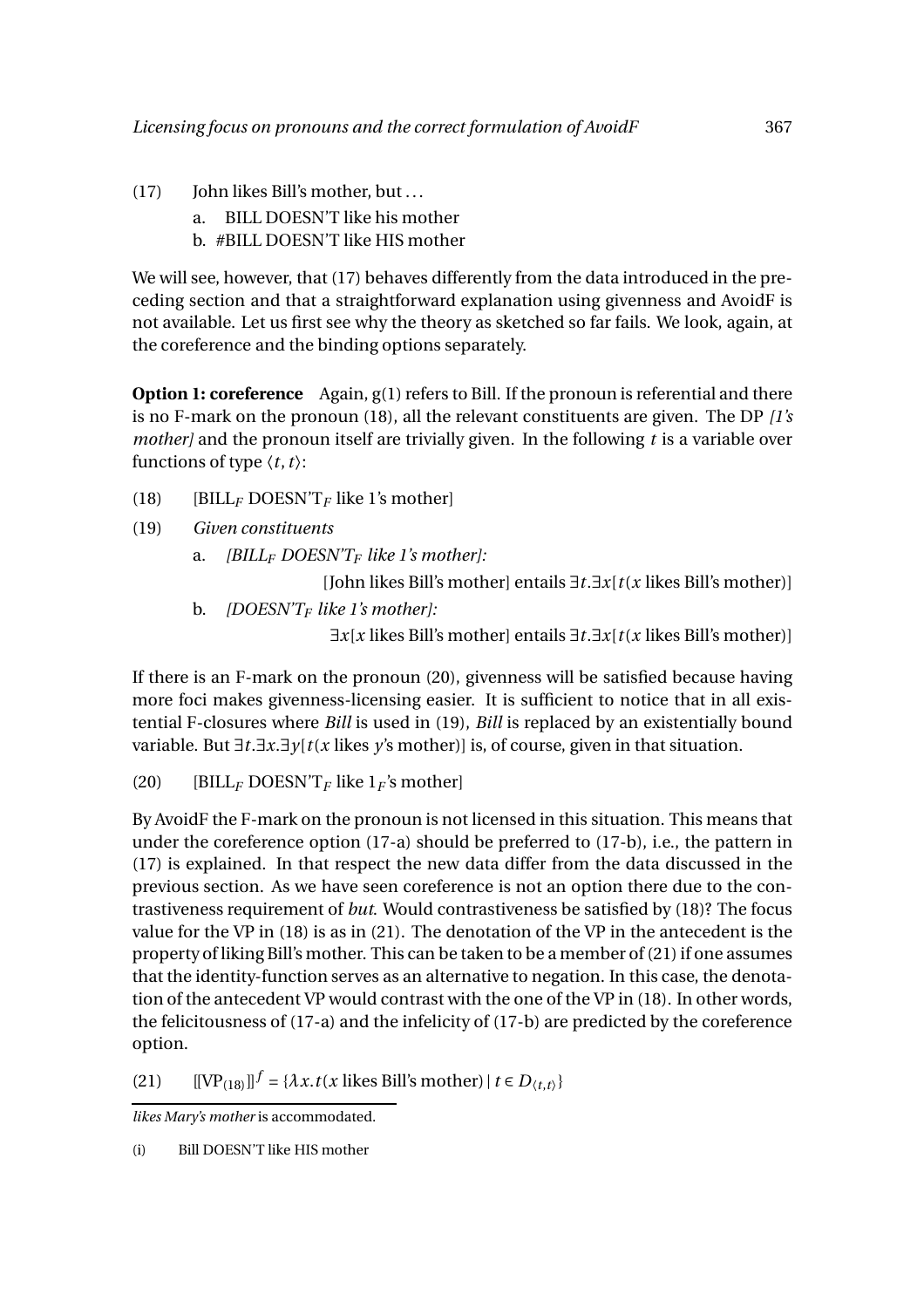We still have to consider the binding option. If the contrast in (17) is to be explained, this option should not rule in (17-b) either.

**Option 2: binding** For the binding option assume the LFs in  $(22)$ , where  $g(2) =$  Jack, again. Note that negation is in the VP and the subject is QRed above it. This is necessary because we want the focus on negation to be licensed in order to let the VP contrast with the antecedent VP.

- (22) a. John likes Bill's mother
	- b. BILL<sub>F</sub> 2[NOT<sub>F</sub> t<sub>2</sub> likes  $2(F)$  mother]

If there is no F-mark on the bound pronoun, no violation of givenness obtains except for the constituent *[2's mother]*, which is not given. Similar remarks as in footnote 4 apply with respect to its givenness. It is left out below therefore.

#### (23) *Given constituents*

a. *[BILL<sub>F</sub> 2[NOT<sub>F</sub>*  $t_2$  *likes 2's mother]]:* 

[John likes Bill's mother] entails ∃*t*.∃*x*[*t*(*x* likes *x*'s mother)] ∃*x*[*x* likes Bill's mother] entails ∃*t*.∃*x*[*t*(*x* likes *x*'s mother)]

b. *[2[NOT<sup>F</sup> t*<sup>2</sup> *likes 2's mother]]:*

[John likes Bill's mother] entails ∃*t*.∃*x*[*t*(*x* likes *x*'s mother)] ∃*x*[*x* likes Bill's mother] entails ∃*t*.∃*x*[*t*(*x* likes *x*'s mother)]

As with the data in section 2, if we get rid of the offending bound pronoun in the existential F-closures considered by focusing it, givenness is again satisfied. In particular, the existential F-closure of both the IP and the VP is given because *John likes Bill's mother* entails ∃*t*.∃*x*.∃*y [t*(*x likes y's mother)]*. By AvoidF, however, the bound pronoun should not be focused, as less F-marks are preferred. The remaining question is whether this option satisfies the requirements imposed by contrastive *but*. The focus value of the VP in (22-b) without F-mark on the bound pronoun is as in (24). The property denoted by the antecedent VP – that is, the property of liking Bill's mother – is not a member of (24). I.e., the contrastiveness requirement is not satisfied if we choose to leave the F-mark off the bound pronoun.

 $[(24)$   $[[VP_{(22-b)}]]^{f} = {\lambda x . t(x \text{ likes } x \text{'s mother}) | y \in D_e, t \in D_{(t,t)}}$ 

When we consider the option for the VP with F-mark, the focus value in (25) obtains. This time the denotation of the antecedent VP is a member of (25), provided again that the identity function is an alternative to negation. Moreover, the antecedent denotation is not identical to the ordinary value of the VP in (22-b). Therefore the contrastiveness requirement is satisfied by the VP with an F-mark on the bound pronoun.

(25) 
$$
[[\text{VP}_{(22-b)}]]^f = \{\lambda x. t(x \text{ likes } y \text{'s mother}) \mid y \in D_e, t \in D_{\langle t,t \rangle}\}
$$

But this means that the binding option would actually dictate the use of (17-b) over (17-a), because without focus on the pronoun contrastiveness is not satisfied. Note that AvoidF would not block the F-mark on the bound pronoun. It is an economy condition. As such it only applies if no other condition is violated. In the present case the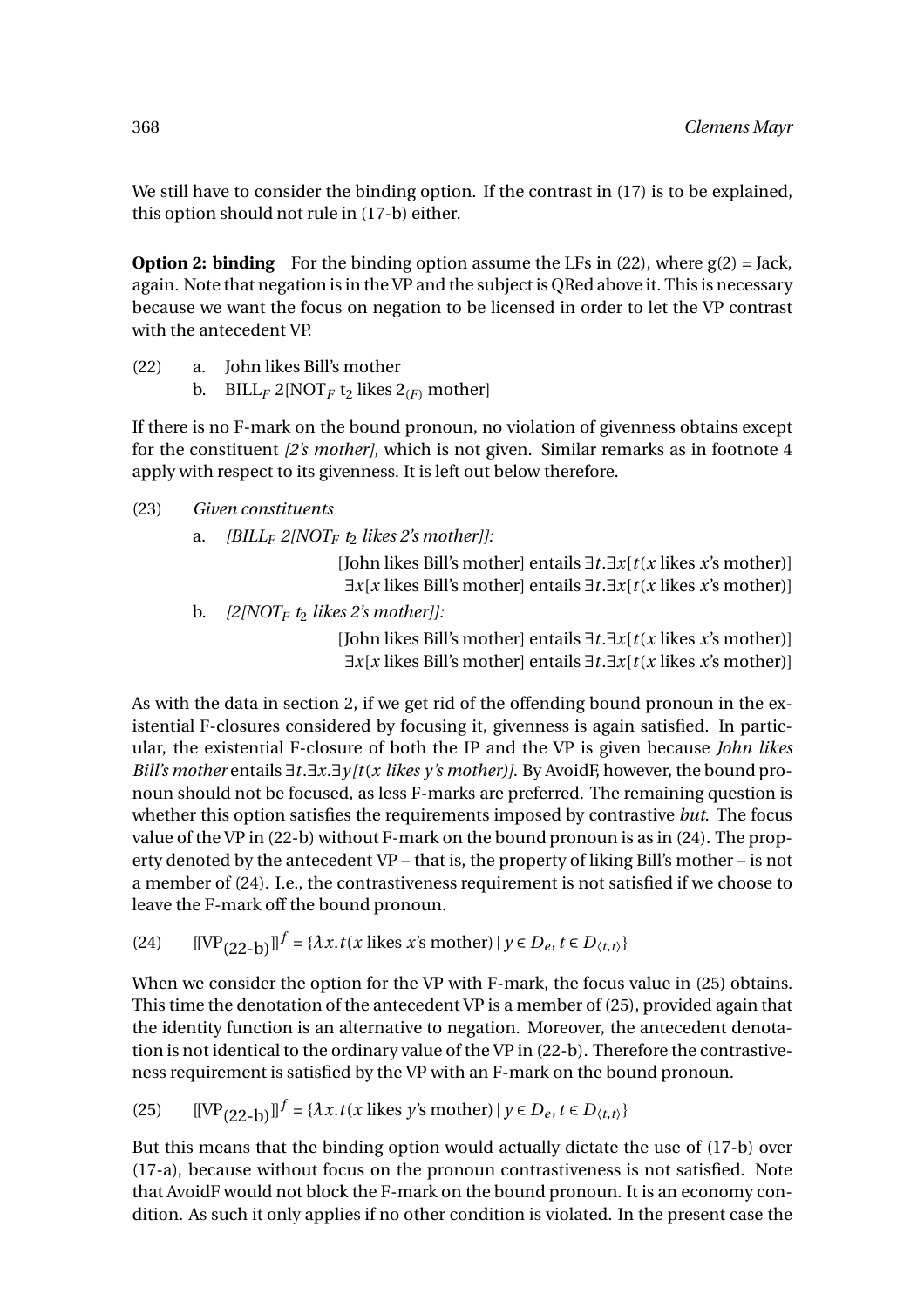contrastiveness condition is violated. Therefore the option satisfying both givenness and contrastiveness must be chosen. This, however, is the one with an F-mark on the bound pronoun. This moreover suggests that the coreference option is used for the continuation in (17). As we will see momentarily, it is not clear, however, why the binding option and therefore focus on the pronoun is not licensed. From what we have seen so far, we expect optionality of focus on the pronoun.

## **3.2 The puzzle**

To summarize: Remember that for the data in section 2 we said that the contrastiveness requirement of *but* requires the use of the binding option. Binding in turn required the use of an F-mark on the pronoun by givenness. This explained the pattern in (3) repeated as (26). In the data of the present section, (17) repeated as (27), on the other hand, the F-mark on the pronoun is prohibited. Given what we just saw, this means that the coreference option is chosen in this case. This explains the pattern.

- (26) John likes Bill's mother, but ...
	- a. #BILL likes his mother
	- b. BILL likes HIS mother
- (27) John likes Bill's mother, but ...
	- a. BILL DOESN'T like his mother
	- b. #BILL DOESN'T like HIS mother

The problem with this account is that one would expect (27-b) to be an option under the reasoning from above. In particular, the binding option should rule in (27-b). We have seen that in this case the bound pronoun must be F-marked. Otherwise a violation of the contrastiveness condition would incur. Only if the pronoun is stressed, the contrastiveness requirement is also fulfilled in that situation. Again, AvoidF does not apply in this situation because only the less economical option with an F-mark satisfies both givenness and contrastiveness. Thus nothing blocks (27-b) from surfacing.

Intuitively speaking the problem in (27-b) seems to be that there are too many foci. This means that AvoidF should rule it out. Recall that it is the coreference structure without F-mark on the pronoun in (28-a) that rules out the coreference version with F-mark on the pronoun in (28-b) because givenness checking does not lead to any violations of givenness in either of them.

- (28) a. BILL*<sup>F</sup>* NOT*<sup>F</sup>* likes 3's mother
	- b. BILL<sub>F</sub> NOT<sub>F</sub> likes  $3_F$ 's mother

But there is no way that (28-a) can rule out the binding structure in (29), which has focus on the pronoun. This is because givenness compares identical structures that only differ in the presence or absence of an F-mark. But (29) differs from (28-a) in having a QRed subject and a binder co-indexed with the pronominal variable.<sup>9</sup> Moreover

<sup>&</sup>lt;sup>9</sup>Note that one cannot claim that the binding option simply does not exist because binding is needed to explain the data from section 2. Otherwise (26-a) would be preferred over (26-b). Moreover, if anything, one would expect following Reinhart (1983), Heim (1998) a.o. that the binding option is preferred if both binding and coreference are possible. In any case, if one is to defend that the coreference option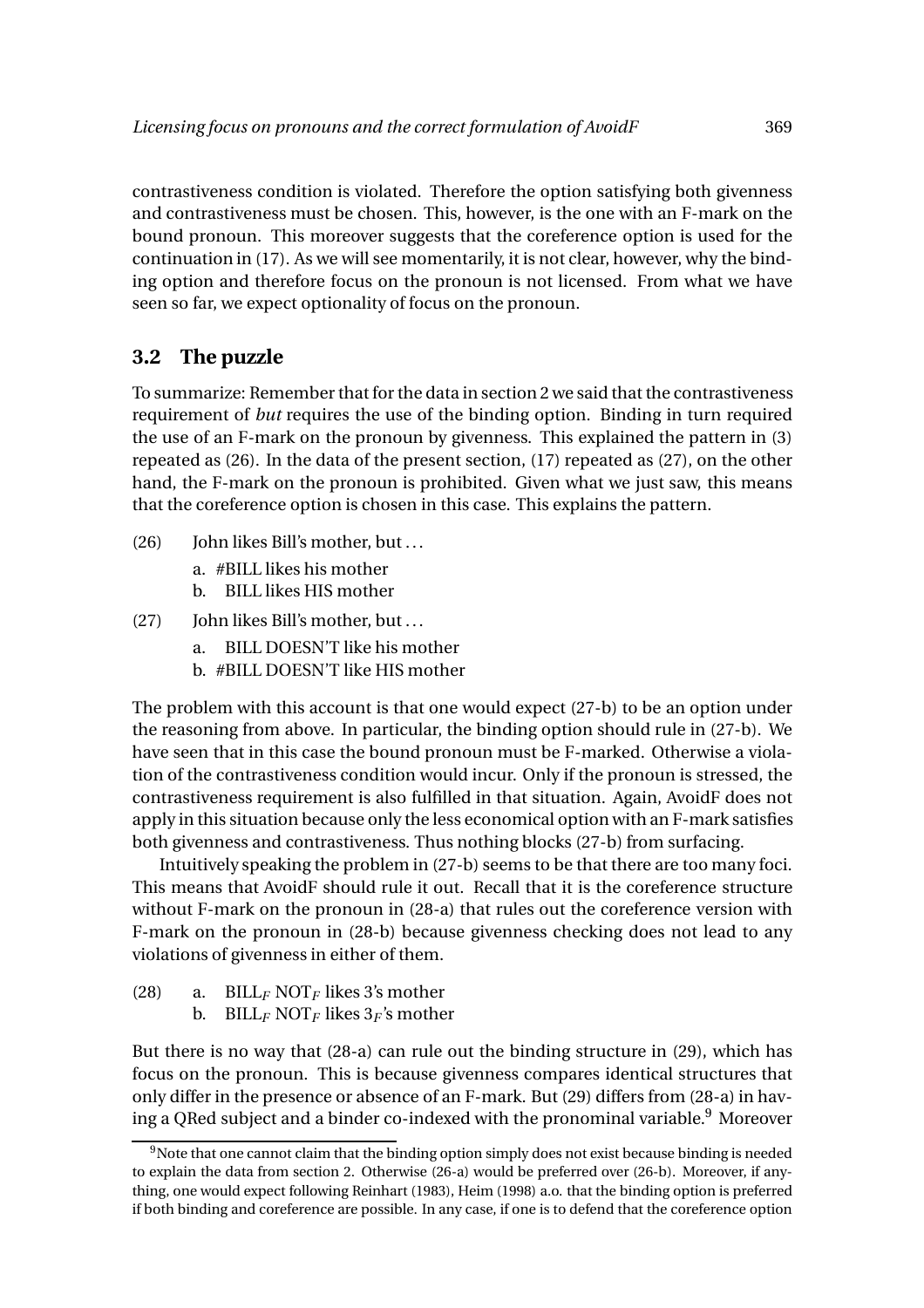binding without F-mark cannot rule (29) out either because it is not even licensed by contrastiveness.

(29) BILL<sub>F</sub> 2[NOT<sub>F</sub> t<sub>2</sub> likes  $2_F$ 's mother]

The nature of the problem can therefore be characterized as follows:

(30) *Nature of the problem*

Coreference<sub>[−*F*]</sub> cannot block binding<sub>[+*F*]</sub> by AvoidF because coreference and binding employ different structures:



Intuitively, in order to achieve the correct distribution of F-marking, we want to find a way to let (28-a) not only block (28-b), but also (29). That means that the set of competitors considered by our theory must be expanded. In the following section I propose a solution that does exactly this in order to deal with this transderivational dilemma.

But before going on we have to be sure that the effect we are observing in (27) is not of a more general sort; that is, is it ever possible or necessary to stress part of the VP when negation and contrastive *but* are involved? Consider (31) and its possible continuations. It seems that we find a preference for F-marking *John* in this situation. It is clear why *John* in (31-a) is F-marked: The property of liking John's mother is not given in the present discourse. (31-b) might not be completely out as a continuation to (31), but it is definitely disfavored compared to (31-a). This is as expected because the property of liking John's mother is not given in the discourse.

- (31) John likes Bill's mother, but ...
	- a. BILL DOESN'T like JOHN's mother
	- b. ?BILL DOESN'T like John's mother

The reason why the judgements regarding (31-b) are a little delicate, I suspect, is as follows: In a situation where we are talking about the individuals John and Bill and their respective mothers, the utterance of (31) might give rise to an expectation that each one likes the other's mother. In other words, (31) could give rise to the additional implicated antecedent *Bill likes John's mother*. In this sense, the property of liking John's

is the one that is used in (27-a), it must be claimed that the preference of binding over coreference is overridden by an additional requirement, the requirement being givenness. Presumably this is no problem, as the preference of binding over coreference has the status of a rider that can be voided if need be, anyway.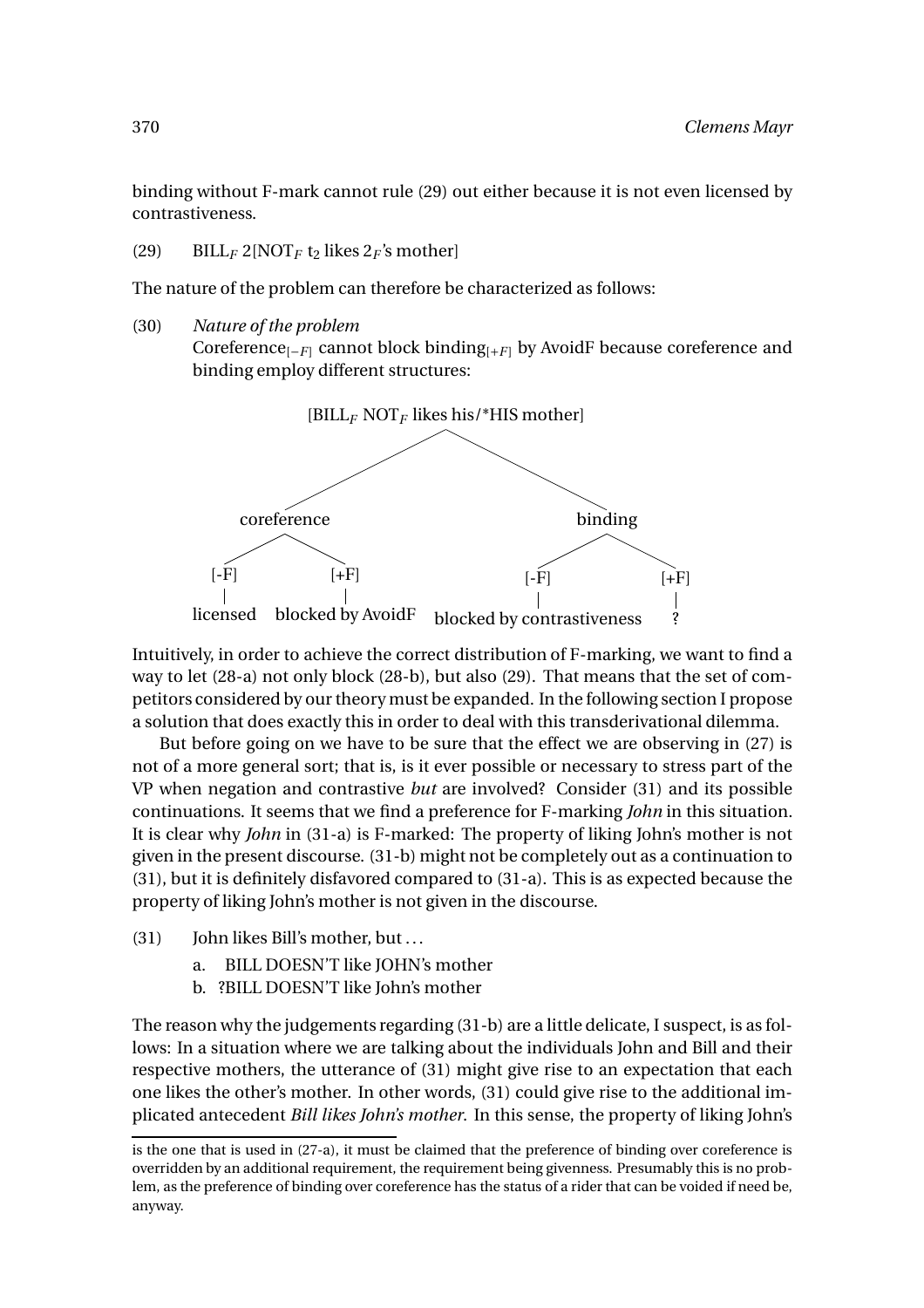mother could count as given and *John* would not have to be F-marked. Note that such an additional antecedent might also be available for (26) and (27). But in neither case do the continuations make use of that antecedent. Therefore, only the overt linguistic antecedent material matters for givenness calculation. At any rate, (31) shows that Fmarking part of the VP is possible when negation and contrastive *but* are used. Therefore the puzzle discussed above cannot be reduced to independent factors.<sup>10</sup>

## **4 Focus values redux**

In the present section I implement givenness by employing focus values and I argue for a modified version of AvoidF. AvoidF is replaced by MP! that essentially reduces the size of focus values.

#### **4.1 Informal presentation of the idea**

Recall the nature of the puzzle from subsection 3.2: We want a structure without Fmark to block a *different* structure that has an F-mark. But this is impossible with a condition that compares parallel structures that only differ in F-marking. A natural way to circumvent this problem is to try to capitalize on semantic values because in principle two different structures can yield the same semantic value. This is especially true for structures that allow both coreference and binding. Consider (32). It does not matter for the meaning whether the underlying structure is (33-a-i) or (33-a-ii), as long as g(3) maps onto John. If the latter holds, the semantic values are identical (33-b).

- (32) John finished his dissertation
- (33) a. (i) John finished 3's dissertation
	- (ii) John  $2[t_2$  finished 2's dissertation]
	- b.  $[[(33-a-i)]] = [[(33-a-ii)]] =$  John finished John's dissertation

- (i) John killed Bill's father, but ...
	- a. BILL DIDN'T commit patricide
	- b. #BILL DIDN'T commit PATRICIDE

<sup>&</sup>lt;sup>10</sup>Irene Heim (p.c.) notes that in the discourse in (i) focusing *patricide* is infelicitous. First, we have to see whether givenness is satisfied for the VPs in (i-a) and (i-b), respectively. The existential F-closure of the former is ∃*x*[*t*(*x commits patricide)]*. The property denoted by the antecedent VP is *killing Bill's father*. Its existential closure, however, does not entail the existential F-closure. Moreover, the constituent *[patricide]* is crucially not given, either. The existential F-closure for the VP in (i-b), on the other hand, is ∃*x*.∃*y*[*t*(*x commits y )]*. It can be argued that this constituent is given because the property denoted by the antecedent VP – that is, *killing Bill's father* – entails committing murder. But then it is unclear why (i-b) is infelicitous, whereas (i-a) is felicitous. The only way to address the infelicity of (i-b) is to assume that *commit patricide* can either have a bound variable or a coreference structure. In the latter case what needs to be given is that someone killed Bill's father. The discourse guarantees this. (i-b), on the other hand, would have to have the binding configuration as underlying structure. Only focusing the underlying bound variable, which surfaces as focus on *patricide*, obeys givenness. If this is assumed, the pattern in (i) becomes parallel to the one in (27) in the text, and the solution to the latter should extend to the former.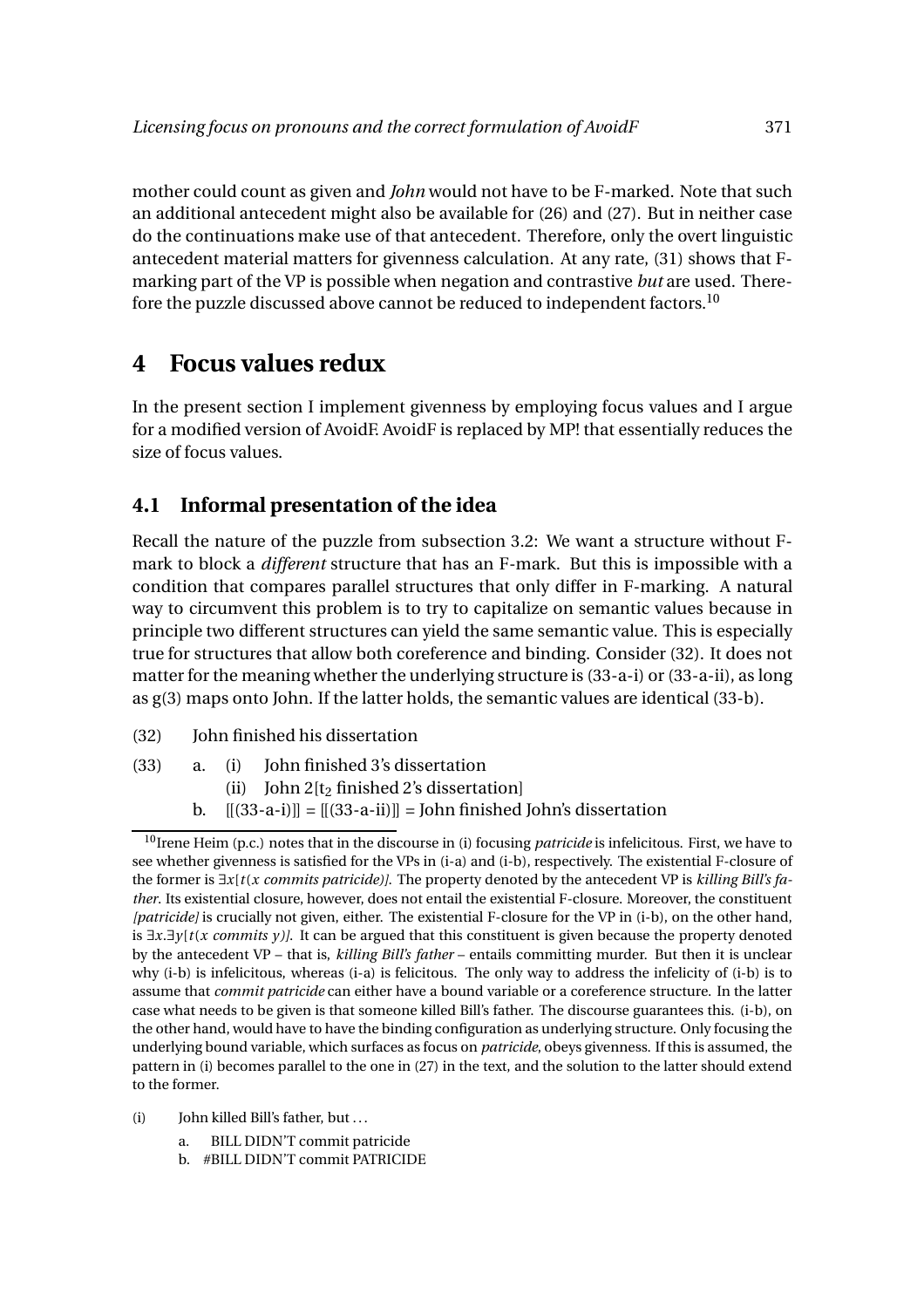Assume we have on the one hand focus values in our system and a condition on focus licensing more or less similar to Rooth's 1992 one, i.e., there must be an antecedent whose ordinary semantic value is a subset/member of the focus value of the focus constituent. Given the discussion from subsection 3.2, on the other hand, we also need something that lets the coreference structure without focus block the binding option with focus. So assume moreover that there is a condition that says: The smaller the size of a focus value, the better. In particular, (34-a) and (34-b) have the same ordinary semantic value if g(3) maps onto Bill. So in principle both could be used as continuations in the example discussed in the previous section. But I will show that the focus value of a coreference structure without focus on the pronoun has a smaller focus value than both the coreference structure with focus and the binding structure with focus. The condition that reduces the size of focus values therefore prefers the former to the latter two.

(34) a. BILL<sub>F</sub> NOT<sub>F</sub> likes  $3<sub>F</sub>$ 's mother b. BILL<sub>F</sub> 2[NOT<sub>F</sub> likes  $2_F$ 's mother]

The binding structure without focus, however, is shown to not conform to the first condition – that is, Rooth's focus condition. In other words, there is no appropriate antecedent for such a structure. In addition it also does not satisfy the contrastiveness requirement, as we already know. Let us now turn to a more detailed outline of this idea.

### **4.2 The system**

I will now introduce the assumptions made in order to account for the data discussed in the present paper. Remember that we are assuming Rooth's 1985 theory of focus, where an F-mark on a constituent makes alternative meanings of the same type as the constituent available. This is formalized by having two semantic values in the system, an ordinary semantic value and a focus value. The latter corresponds to the set of alternative meanings for the ordinary meaning an F-marked constituent. In other words F-marks introduce alternatives. Thus we have the following interpretive rules:

(35) *Semantic values*

a. (i) 
$$
[[A_{F,\sigma}]] = A
$$
  
\n(ii) 
$$
[[A_{F,\sigma}]]^f = D_{\sigma}
$$
  
\nb. (i) 
$$
[[A_{\sigma}]] = A
$$

(ii) 
$$
[[A_{\sigma}]]^{f} = \{ [[A_{\sigma}]] \}
$$

Following Hamblin (1973) and Rooth (1985) the rule of functional application can be defined as in (36) when dealing with sets, as is necessary in the case of focus values. I assume that the rule in (36) is only necessary for the computation of focus values. In other words, ordinary values do not correspond to sets.

(36) *Functional application* Given branching node A with daughters B of type  $\langle \sigma \tau \rangle$  and C of type  $\langle \sigma \rangle$ , [[A]]<sup>*f*</sup>  $= \{f(x) \in D_{\tau} : f \in [[B]]^{f} \text{ and } x \in [[C]]^{f}\}.$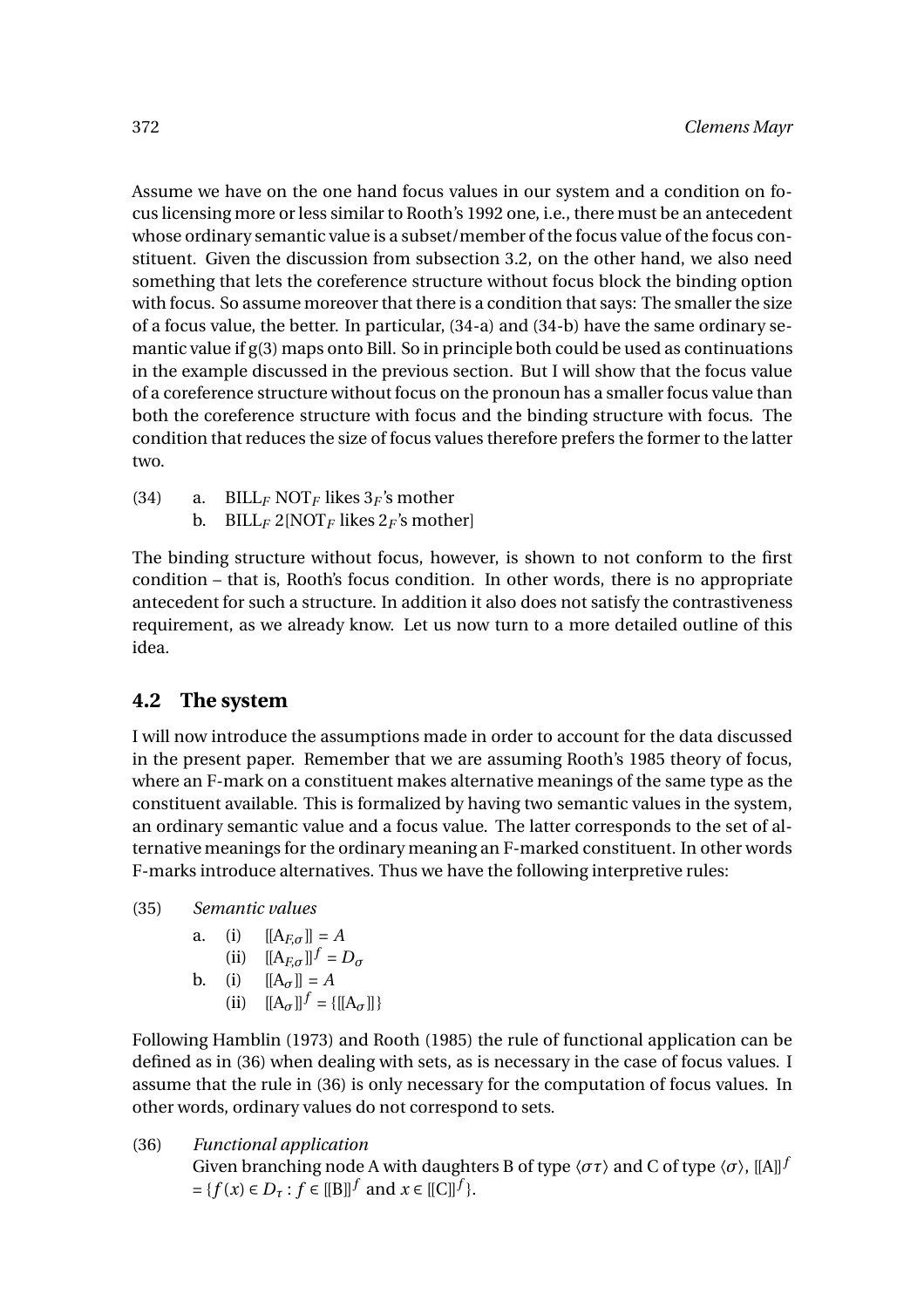Moreover, the theory makes use of the ∼-operator which interprets foci. The semantic contribution of the operator is given in (37). It adds the presupposition that the contextually relevant alternatives  $g(C)$  form a subset of the focus value of the sister constituent of the ∼-operator. In addition it resets the focus value to the ordinary value of its sister (cf. Rooth (1992) and Beck (2006)). In short (contrastive) focus is licensed if the ordinary value of the antecedent is a member/subset of the focus value considered. We refer to this as the *focus principle*. Furthermore I assume for concreteness that each sentential node has ∼ adjoined to it. This has the effect that focus must be necessarily evaluated at the sentential level. Further ∼-operators are optional.

(37) a. 
$$
[[x \sim C [Y \dots]]] = [[[Y \dots]]]
$$
  
if  $g(C) \subseteq [[[Y \dots]]]^f$ , otherwise undefined  
b. 
$$
[[[X \sim C [Y \dots]]]]^f = [[[Y \dots]]]
$$

I will now introduce a new way of looking at AvoidF. In particular following Truckenbrodt (1995), I argue that it should be replaced by MP!. Truckenbrodt refers to this as *Maximize background*. MP! as a principle is introduced by Heim (1991). MP! is a condition which says that if there are alternatives  $\phi$  and  $\psi$  conveying the same truth conditional information such that both satisfy the conditions imposed by the context, the alternative with the strongest requirement on the context has to be chosen. Heim motivates this condition by observing a competition in the use of the indefinite and definite articles following Hawkins (1981). The indefinite article cannot be used to modify a predicate in situations where it is already known that the predicate is only satisfied by one individual. It is assumed that the definite and the indefinite articles form lexical alternatives for purposes of MP!. Since an analysis of the definite article is assumed where the uniqueness of the modified predicate is presupposed, the definite article must be used in such situations. Consider (38). A car usually has only one engine. Both the indefinite article in (38-a) and the definite article in (38-b) could be used to convey the same information. But the definite article places a stronger requirement on the context due to the added uniqueness presupposition. By MP! it is preferred.

- (38) a. #An engine of my car broke
	- b. The engine of my car broke

We can use MP! to do the job of Avoid $E^{11}$  In particular, one can think of utterances as being split into focused and backgrounded material (cf. Stechow (1990) and Krifka (1992) a.o.). In Rooth's theory it is natural to extend this view to parts of utterances – that is, to focus domains (FD). Assume that FD is defined as in (39). MP! can be defined as in (40). *φ* and *ψ* in the discussion below will correspond to different choices for the values of FD.

<sup>&</sup>lt;sup>11</sup>In what follows I will assume that MP! only regulates the position of F-marks inside a focus domain. In Truckenbrodt's 1995 theory it is also the establishment of the focus domain itself that is regulated by MP!, i.e., the attachment site of ∼ is subject to MP! as well. This is presumably the correct way to think about it. But since we are assuming that the sentential level has an obligatory ∼ adjoined anyway, and since the data discussed in this section do not make it necessary to establish smaller focus domains, I will proceed as if MP! had nothing to say about the attachment site of ∼.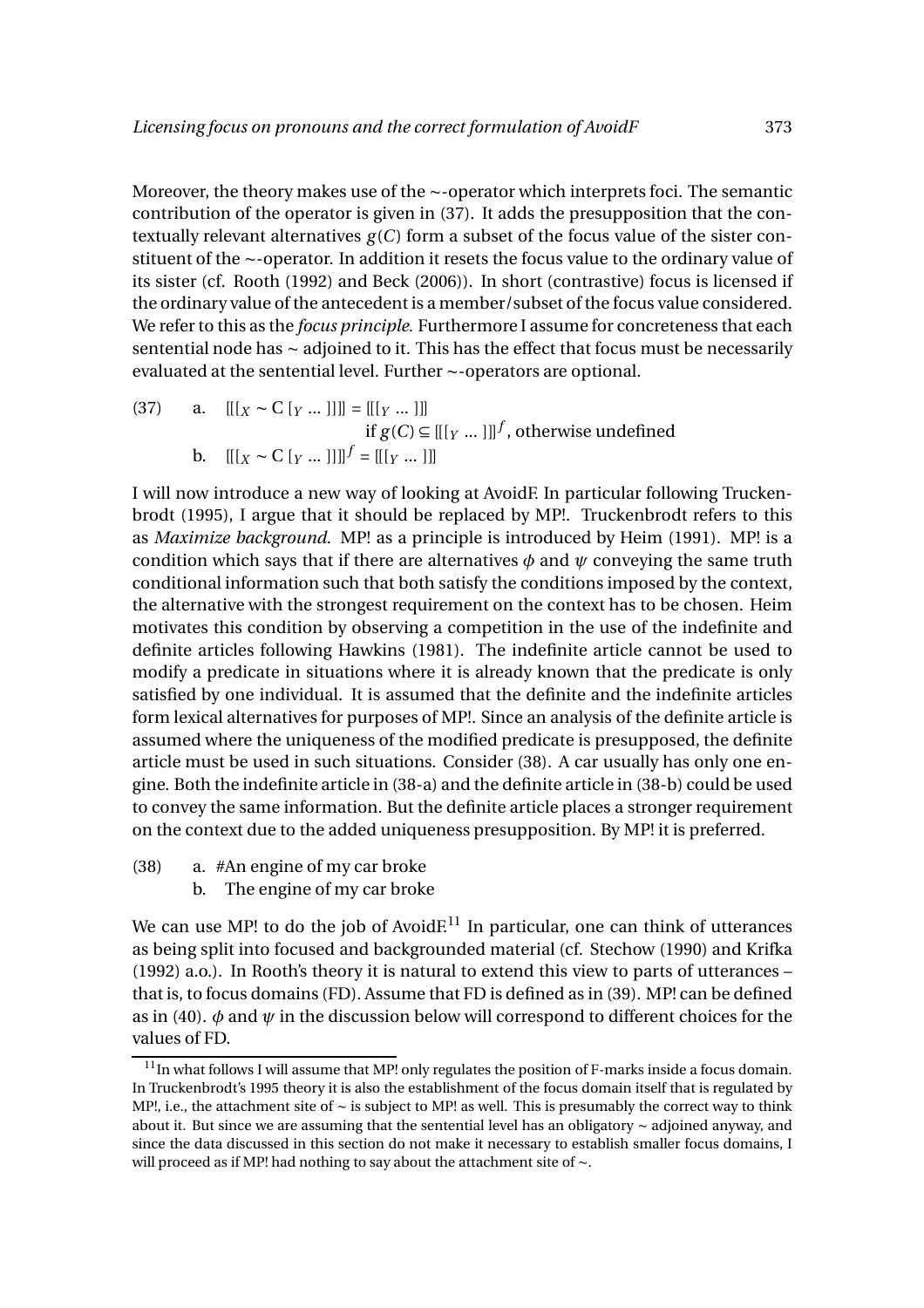- (39) *Focus Domain* A focus domain corresponds to the scope of a ∼-operator.
- (40) *Maximize Presupposition* Given alternatives *φ* and *ψ* such that *φ* and *ψ* convey the same truth-conditional information, choose the one with the strongest requirement on the context possible.

Let us now turn to the application of the theory to the puzzling data discussed in the previous section.

## **4.3 Explanation of data**

Let me first repeat the crucial data once more:

- (41) John likes Bill's mother, but ...
	- a. BILL DOESN'T like his mother
	- b. #BILL DOESN'T like HIS mother

I will now show that the system introduced in the previous subsection accounts for the obligatory absence of focus on the pronoun in (41). The LFs we have to consider are the ones given in (42), i.e., both the coreference and the binding option with and without focus on the pronoun, respectively. The value of g(2) is immaterial for the present discussion since we are only considering the semantic values of the whole IPs. In each case the ∼-operator is coindexed with the antecedent sentence in (41).

| (42) |  | a. (i) $\left[_{CP} \sim C \right]$ [ <sub>IP</sub> BILL <sub>F</sub> NOT <sub>F</sub> likes his mother]]      |
|------|--|----------------------------------------------------------------------------------------------------------------|
|      |  | (ii) $\int_{CP} \sim C \int_{IP} BILL_F NOT_F$ likes his $_F$ mother                                           |
|      |  | b. (i) $[CP \sim C [PP BILL F 2 [VP NOT F t_2] ]$ [ikes 2's mother]]                                           |
|      |  | (ii) $\left[_{CP} \sim C \right]$ $\left[_{IP} BILL_F 2 \right]$ $\left[_{VP} NOT_F t_2$ likes $2_F$ 's mother |
|      |  |                                                                                                                |

First, note that all of the options have the same ordinary semantic value. This means that MP! as defined can apply. MP! compares alternatives with the same truth-conditional contribution and chooses the one with the strongest requirement on the context. So the question is which one of the options in (42) makes the strongest requirement:

(43)  $[[(42)]] = \lambda w \cdot \exists$ Bill likes Bill's mother in *w* 

The focus value for the IP in the coreference option without F-mark on the pronoun – that is, for (42-a-i) – is given in (44). As there is no F-mark on the pronoun, no alternatives are introduced for the individual denoted by the pronoun. The focus value is the set of propositions of the form *x likes Bill's mother*, *x* an individual, with a function of type  $\langle st, st \rangle$  applied to it. Notice moreover that I am treating the identity map (ID) as an alternative to negation, again.

(44)  $[[IP_{(42-a-1)}]]^{f} = {t(\lambda w.x \text{ likes Bill's mother in } w) | x \in D_e, t \in D_{\langle s,t,st \rangle}}$ 

Consider now the focus values of the IPs of the coreference option and the binding option – where both exhibit an F-mark on the pronoun – (42-a-ii) and (42-b-ii) respectively. The two focus values are identical. Since the F-mark on the pronoun intro-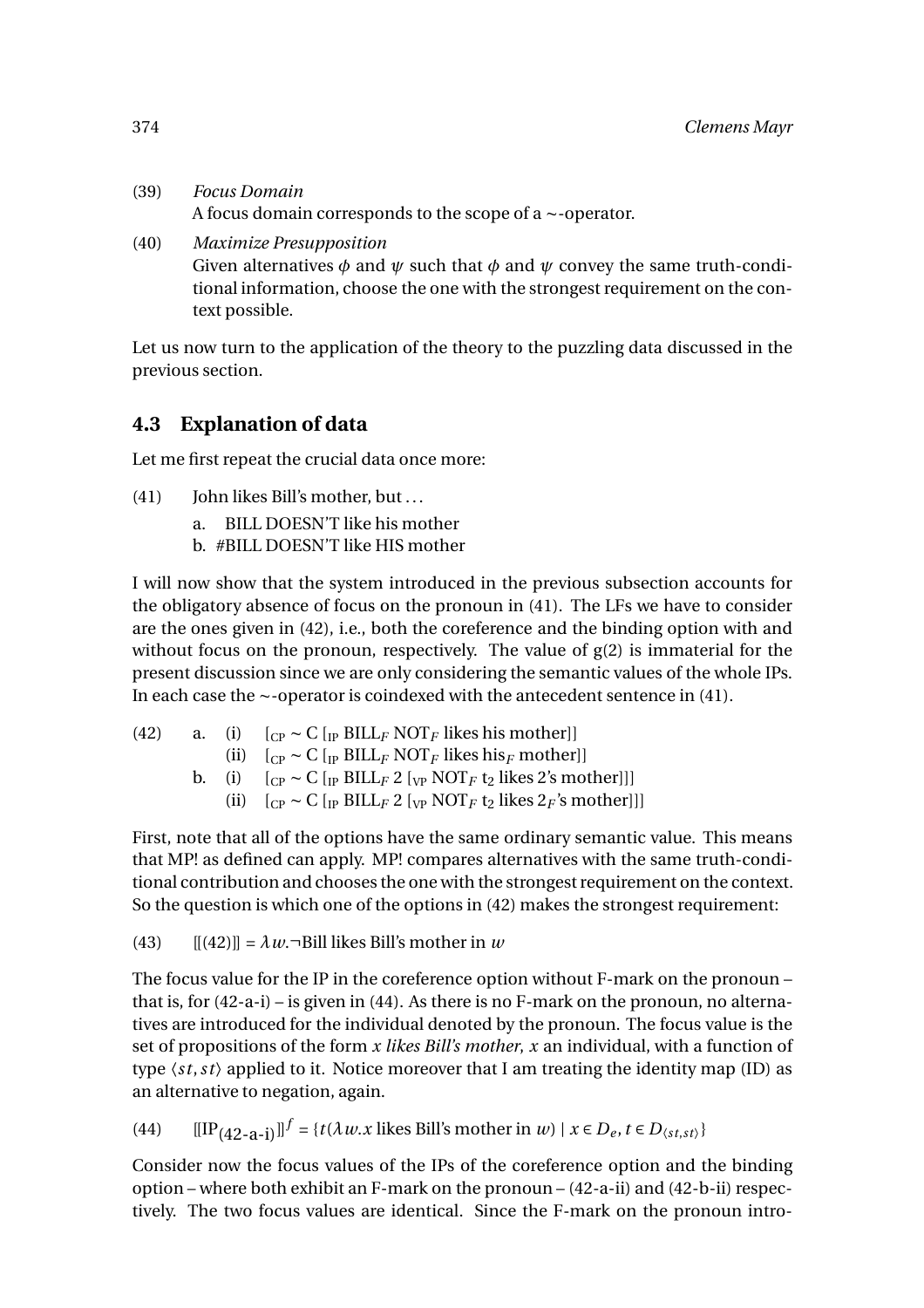duces alternatives for the pronoun, the difference between binding and coreference becomes superfluous. The focus value is now the set of propositions of the form *x liked y's mother* with a function of type  $\langle st, st \rangle$  applied to it.

(45) 
$$
[[IP_{(42-a-ii)}]]^{f} = [[IP_{(42-b-ii)}]]^{f} = \{t(\lambda w.x \text{ likes } y\text{'s mother in } w) \mid x, y \in D_e, t \in D_{(st, st)}\}
$$

Now we have to check which ones of the focus values considered so far satisfy the focus principle. I.e., it has to be seen whether the ordinary value of the antecedent sentence is a member of the focus values or not. The ordinary value of the relevant antecedent is obviously as follows:

(46) 
$$
[[IP_{antecedent}]]= \lambda w
$$
. John likes Bill's mother in w

It turns out that the focus principle would be satisfied by all of the focus values above, i.e., (46) is a member of all of the focus values above. Given that all three options would in principle be possible focus values given the antecedent, and given that we have seen that all structures under consideration share their denotation, MP! will determine which focus value is to be chosen. It turns out that the focus value of the coreference option without F-mark is a proper subset of both focus values with an Fmark, as stated in (47). Thus the former option is strictly stronger than the latter two, which means that it places a stronger requirement on the context. Thereby it blocks both options with a focus on the pronoun, i.e., the focus values of the structures with F-mark on the pronoun are simply too large, and thus they are uneconomical.

(47)  $\{t(\lambda w.x \text{ likes Bill's mother in } w) \mid x \in D_e, t \in D_{\langle s,t,st \rangle}\}\subset \{t(\lambda w.x \text{ likes } y \text{'s mother})\}$ in *w*) | *x*, *y* ∈ *D*<sub>*e*</sub>, *t* ∈ *D*<sub> $\langle st, st \rangle$ }</sub>

Remember that we are assuming that in addition to the obligatory ∼-operator attached to the sentential level, further embedded ∼-operators are optional and sometimes necessary (cf. Rooth (1992) and the discussion in Mayr (to appear)). The question is whether these additional LFs would not actually license the infelicitous (41-b). This means that at least the following structures have to be considered possible LFs.<sup>12</sup>

| (48) | а. | (1) | $[_{CP} \sim C$ [ <sub>IP</sub> BILL <sub>F</sub> [ $\sim C$ [ <sub>VP</sub> 2[NOT <sub>F</sub> t <sub>2</sub> likes his mother]]]]   |
|------|----|-----|---------------------------------------------------------------------------------------------------------------------------------------|
|      |    |     | (ii) $[CP \sim C [PP BILLF] \sim C [VP 2[NOTF]$ likes his g mother [11]                                                               |
|      |    |     | b. (i) $\left[_{CP} \sim C \right]_{IP} BILL_F$ $\left[ \sim C \left[_{VP} 2 \left[ NOT_F t_2 \right] \right] \right]$                |
|      |    |     | (ii) $\left[_{CP} \sim C \right]$ [ip BILL <sub>F</sub> 2 [ $\sim C \left[_{VP} 2 \left[ NOT_F t_2 \right]$ likes $2_F$ 's mother]]]] |

There are no significant differences to the cases considered above, however. Again, the focus value of the VP in  $(48-a-i)$  – that is,  $(49-a)$  – is the strongest requirement that can be placed on the context. The ordinary value of the antecedent VP is a member of that value. Moreover, (49-a) is strictly stronger than the focus value for both options with an F-mark on the pronoun given in (49-b). Thus MP! prefers the former focus value. (48-b-i) is again ruled out as structure because there is no binding relation in the antecedent VP. Thus the focus principle could never be satisfied. This means our

<sup>&</sup>lt;sup>12</sup>Note that the attachment sites of ∼ might also be regulated by MP! as discussed in footnote 11 above. Let us nevertheless see what the outcome is if this option is ignored, i.e., if we proceed as if the positioning of ∼ were not conditioned by MP!.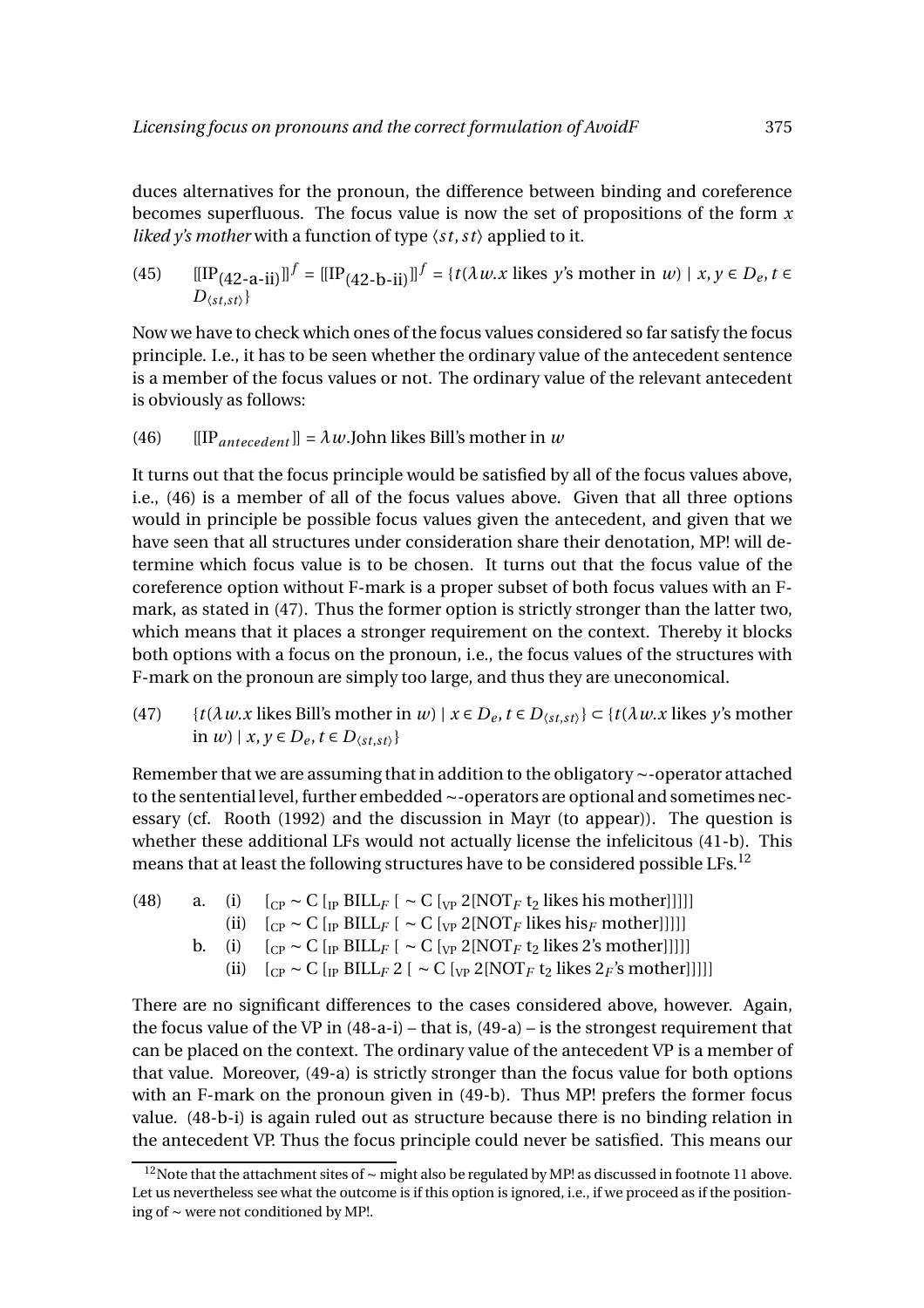theory makes the correct predictions concerning the data we set out to derive.

(49) a. 
$$
[[\text{VP}_{(48-a-i)}]]^f = \{\lambda x.\lambda w.t(x \text{ likes Bill's mother in } w) \mid t \in D_{\langle st, st \rangle}\}
$$
  
b. 
$$
[[\text{VP}_{(48-a-ii)}]]^f = [[\text{VP}_{(48-b-ii)}]]^f = \{\lambda x.\lambda w.t(x \text{ likes } y \text{'s mother in } w) \mid y \in D_{\langle st, st \rangle}\}
$$

What remains to be shown is that the binding structure without focus on the pronoun (42-b-i) is ruled out by our system. First remember that this option is already blocked by the fact that the contrastiveness requirement is not satisfied by the VP used. This was the very reason why the puzzle in the preceding section arose. But in addition – in contrast to Schwarzschild's 1999 system – there is another reason why this option cannot surface. Consider the focus value for the corresponding IP. It can be seen that the ordinary semantic value of the antecedent IP (46) is not a member of (50). Therefore, in addition to the violation of contrastiveness, the focus principle is not satisfied by (42-b-i) either.

(50) a. 
$$
[[IP_{(42-b-i)}]]^{f} = \{t(\lambda w.x \text{ likes } x\text{'s mother in } w) \mid x \in D_e, t \in D_{\langle st, st \rangle}\}
$$

Let us also briefly reconsider the data from subsection 2.1 above, which were used to introduce Schwarzschild's system. First recall the data:

 $(51)$  John likes Bill's mother, but ...

a.  $\# \text{BILL}_F$  likes his mother

b. BILL*<sup>F</sup>* likes HIS*<sup>F</sup>* mother

From our considerations regarding the contrastiveness requirement of contrastive *but* we already know that coreference as a whole is ruled out in this situation. Coreference, both with focus and without focus on the pronoun, is not available because the VPs do not contrast. Therefore we only have to consider the binding options in (52).

(52) a.  $\left[\begin{array}{cc}C_{\text{P}} \sim C \end{array}\right]$  [<sub>IP</sub> Bill<sub>F</sub> 1 [<sub>VP</sub> t<sub>1</sub> likes 1's mother]]] b.  $[_{CP} \sim C [_{IP}$  Bill<sub>*F*</sub> 1 [<sub>VP</sub> t<sub>1</sub> likes 1<sub>*F*</sub>'s mother]]]

The ordinary semantic value of the antecedent is not a subset of the focus value in (53-a) – that is, of the focus value of the binding IP without F-mark on the pronoun. (52-a) therefore does not satisfy the focus principle and is blocked. The antecedent value is, however, a subset of the focus value for (52-b), which is given in (53-b). The focus principle is satisfied. Moreover remember that although the coreference option without F-mark on the pronoun would also satisfy FR – because its focus value would be  $\{\lambda w.x\}$  *likes Bill's mother in*  $w \mid x \in D_e\}$  and the denotation of the antecedent is a member of that set – it does not block (52-b). As said above, a VP with a pronoun referring to Bill is never licensed, as it does not contrast with the antecedent VP. Therefore only (52-b) is licensed.

(53) a.  $[[IP_{(52-a)}]]^f = {\lambda w.x \text{ likes } x's \text{ mother in } w \mid x \in D_e}$ b.  $[[IP_{(52-b)}]]^{f} = {\lambda w.x}$  likes *y*'s mother in  $w | x, y \in D_e$ 

In the present section we have shown that the assumption that AvoidF is an instance of MP! directly accounts for data that proved to be problematic for Schwarzschild's orig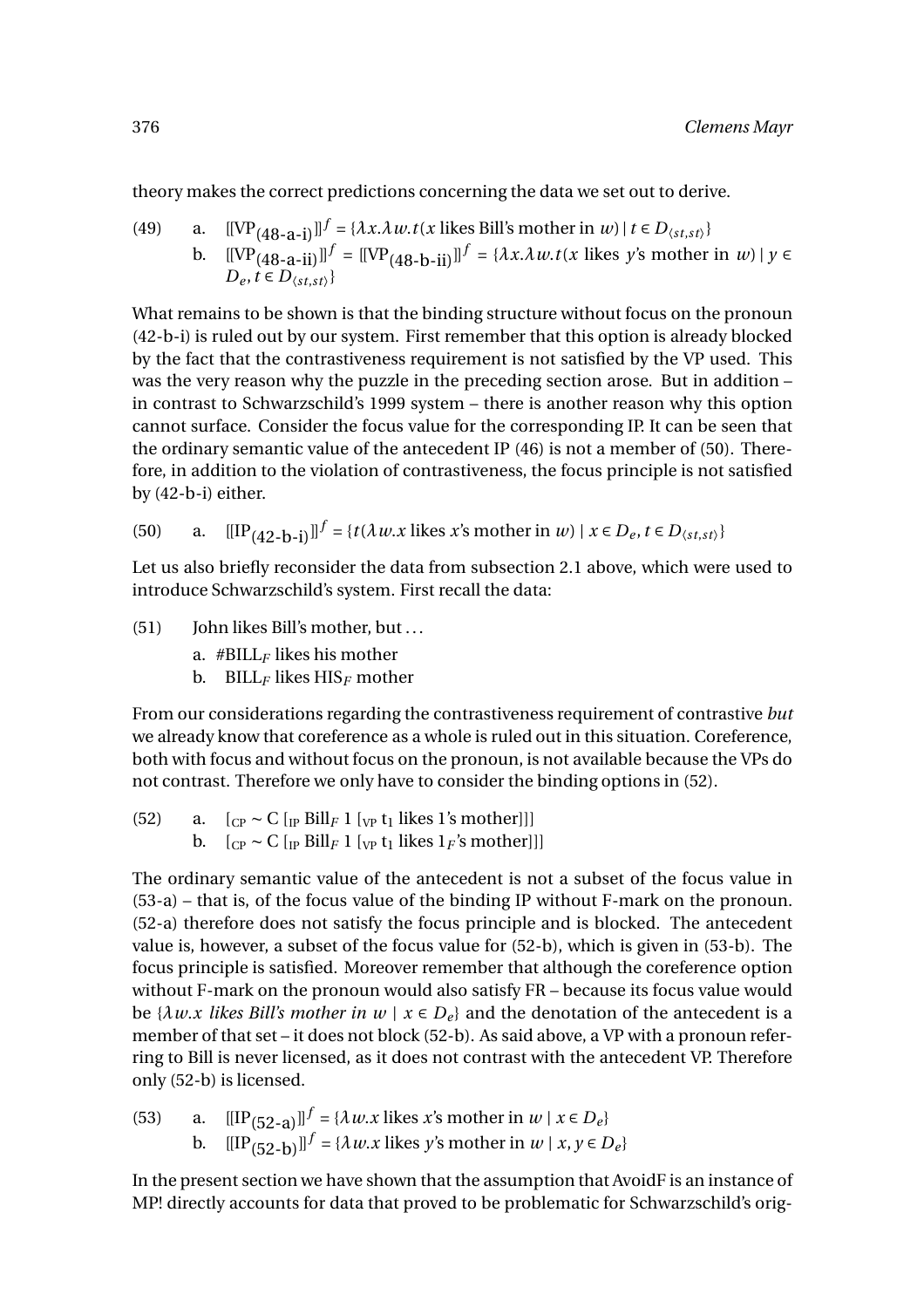inal formulation of AvoidF. We have seen that we can account for the data, once we allow for comparison of focus values in the sense that smaller focus values are preferred by MP!. The reason is that MP! naturally expands the set of competitors when comparing alternatives for focus licensing. In the following section, further properties of the proposed system are discussed.

# **5 Replicating Schwarzschild's results**

In the present section I will show how the predictions of Schwarzschild's 1999 system are replicated by the present proposal in terms of focus values combined with Truckenbrodt's 1995 suggestion to replace AvoidF with MP!. Recall that in Schwarzschild's 1999 theory givenness is the main force that drives F-marking of material. Let me briefly review the two conditions he proposes: First each non-F-marked constituent in a clause must be given, whereas F-marked constituents need not be given. This is condition (4) from section 2. To be given as an individual-denoting expression means that there is an antecedent constituent in the context whose denotation is coreferential with that expression. For expressions of all other types the existentially type shifted version of the denotation of some antecedent entails the existentially type shifted denotation of the non-F-marked constituent, where all F-marks are replaced by existentially bound variables. Second, Schwarzschild uses the condition AvoidF (6) that compares structures with and without F-mark and says that the one with the fewest F-marks satisfying givenness must be chosen.

The givenness condition (4) allows for given material to be F-marked, although it does not require it. Schwarzschild shows that this assumption is necessary. In (54), where the pronoun is coreferential to *John*, it is given as the context – the antecedent question – mentions John. Nevertheless the pronoun can and in fact must be focused.

(54) {Who did John's mother praise?} A: She praised [HIM]*<sup>F</sup>* (Schwarzschild 1999:145)

Schwarzschild considers the F-markings  $A_1$ - $A_5$  in (54) as potential structures for the answer. The first one is the only possible one he argues.

(55) Who did John's mother praise? A1: She praised [HIM]*<sup>F</sup>* A2: \*[She praised him] A3: \*[SHE*<sup>F</sup>* praised him] A4: \*[She PRAISED*<sup>F</sup>* him] A5: \*She [[PRAISED]*<sup>F</sup>* him]*<sup>F</sup>*

Before showing how the present system accounts for the obligatory F-mark on the pronoun in (54), let us briefly discuss how Schwarzschild rules out all structures except for A1. We will see that all other answers either violate givenness or AvoidF. In Schwarzschild's system we have to check whether each constituent that is not F-marked is given by the context. In the present case the context only contains the question. We assume Karttunen's 1977 semantics of questions. The existential type shift of the se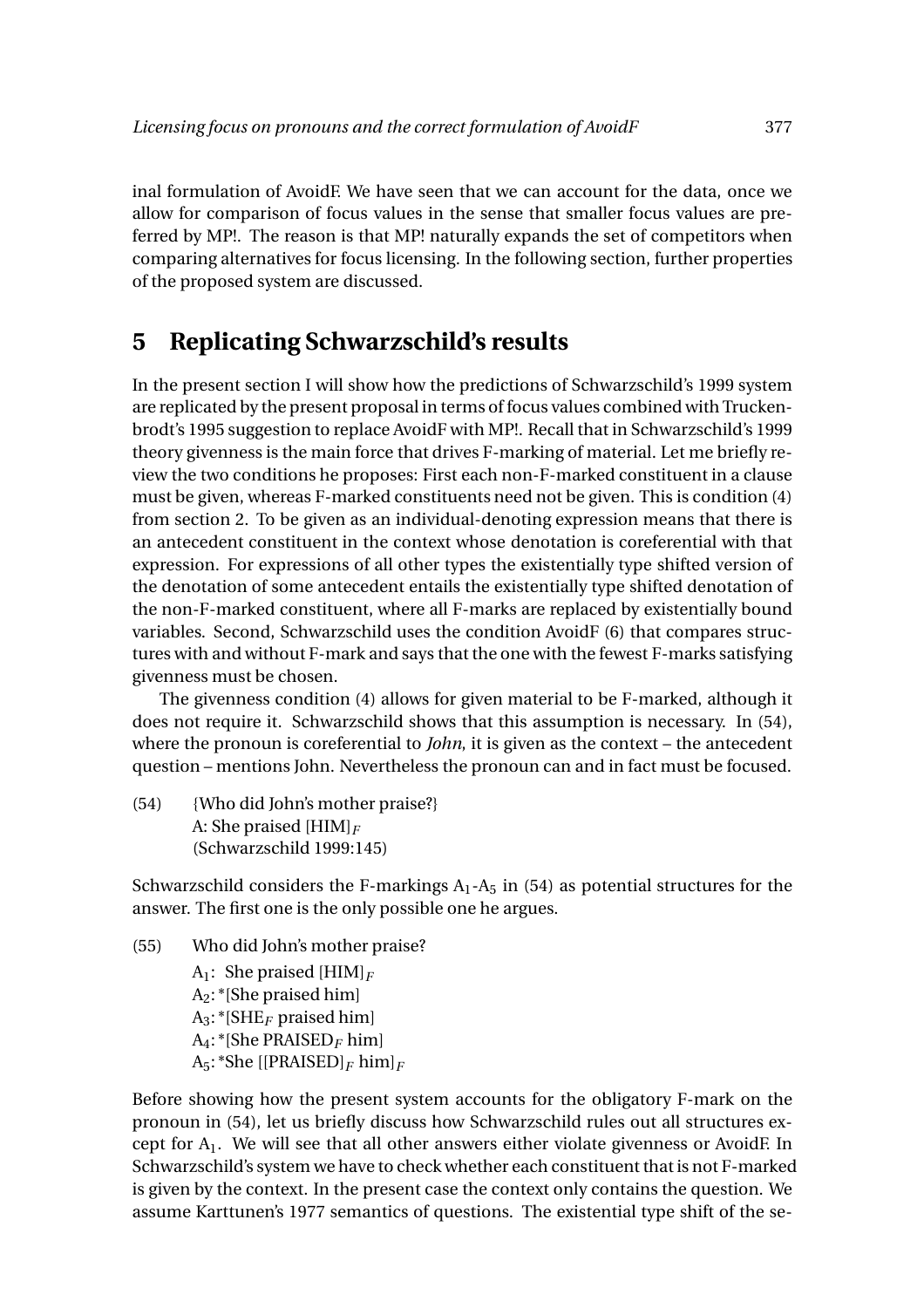mantic value of the question, {*p* : ∃*x[p* = *John's mother praised x]}*, is equivalent to ∃*x[John's mother praised x]* – that is, the existential type shift of the question is the disjunction of all the answers.<sup>13</sup> This is the antecedent for the answers for which we check givenness.

First consider the grammatical A1. The pronoun *she* is coreferential with *John's mother* and *him* with *John*, i.e. both count as given. They are left out in (56). But (56) shows that also for all remaining non-F-marked constituents there is an existentially type shifted antecedent that entails the existential F-closure of that constituent.

(56) *Given constituents*

a. *[She praised [ HIM]<sup>F</sup> ]:*

∃*x*[John's mother praised *x*] entails ∃*x*[John's mother praised *x*]

- b. *[praised [HIM]<sub>F</sub>*  $]$ :  $\exists x$  [John's mother praised *x*] entails  $\exists x.\exists y$  [*y* praised *x*]
- c. *[praised]:* ∃*y*[John's mother praised *y*] entails ∃*x*.∃*y*[*y* praised *x*]

But why is the F-mark obligatory, i.e., why is AvoidF that pushes for less F-marks not violated? Consider the ungrammatical  $A_2$ . Since  $A_2$  is wholly non-F-marked, there should be antecedents that entail *John's mother praised John* and ∃*x[x praised John]*, the existential F-closures of the IP and the VP, respectively. The existentially type shifted question does not entail this, however.  $A_3$  is ruled out for essentially the same reason. Since the subject is F-marked in this case, the existential F-closure of the IP and the VP collapse to ∃*x[x praised John]*. As we have already seen during the discussion of A2, this is not given.

The existential F-closure of the IP in A<sub>4</sub>, on the other hand, is ∃*R[R(John's mother,John)]*. But again, there is no antecedent that entails that there is some relation between John and John's mother.<sup>14</sup> The VP is not given either by any constituent. I leave the verification of this to the reader. When we consider  $A_5$ , we see that each non-F-marked constituent is given. In addition to the pronouns *she* and *him*, the whole IP counts as given (57). Note that the pronoun *him* itself is not F-marked, but it is dominated by an F-mark.<sup>15</sup>

 $(57)$  *[She [[PRAISED]* $F$   $him$  $F$ ]:

∃*x*[John's mother praised *x*] entails ∃*R*[*R*(John's mother)]

But in this case AvoidF is violated because *[She [[PRAISED]<sup>F</sup> him]<sup>F</sup> ]*, A5, has more Fmarks than *[She praised [HIM]<sub>F</sub>]*, A<sub>1</sub>. As both satisfy givenness, the latter is preferred. This is the desired outcome.

<sup>&</sup>lt;sup>13</sup>See (Schwarzschild 1999:152) for an exact definition of existential type shift. For the present purposes it seems enough to intuitively grasp the main idea.

<sup>14</sup>See (Schwarzschild 1999:160 fn.5), where he claims that the expression *John's mother* might not entail that John has a relation to John's mother, but that it might rather be a presupposition. Moreover, he speculates that *R* might stand in for verbal predicates and that a nominal predicate might not be an instantiation for this variable. By this reasoning the givenness of *John's mother* does not entail that there is a relation between John and John's mother.

<sup>&</sup>lt;sup>15</sup>Note that the F-marking indicated in  $A_5$  is argued to be possible by many works following Selkirk (1984) (also cf. Rochemont (1986)), where it is assumed that if a syntactic head is F-marked, then this F-mark can project to the phrase level. Moreover F-marking of an internal argument licenses an F-mark on the head selecting for the internal argument (see Selkirk (1996)).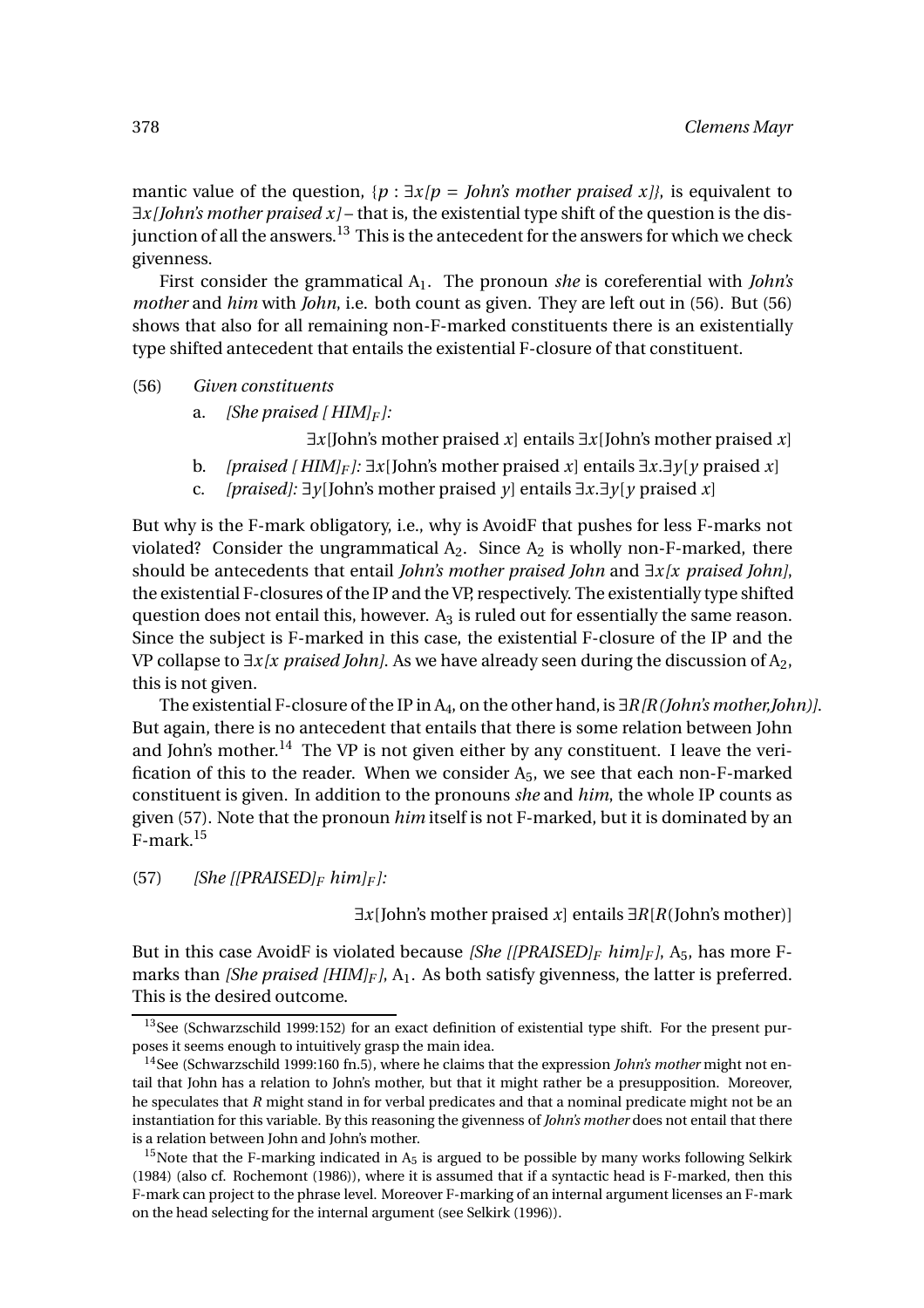Let us now see whether the present theory can replicate Schwarzschild's results. We assume that the potential LFs are as in (55) above with the only difference that a ∼operator together with a contextually determined set of alternatives is adjoined to each answer. Recall once more that the ordinary semantic value of the antecedent question is  $\{p : \exists x/p = \lambda w \text{.}$ *John's mother praised x in w*}}. The focus value of  $A_1$  is (58). The question denotation is necessarily a subset of (58), i.e., the focus principle is satisfied.

(58)  $[[A_1]]^f = \{\lambda w \text{.John's mother praised } x \text{ in } w \mid x \in D_e\}$ 

Consider answer  $A_2$ , which has the focus value in (59). The denotation of the question is not a subset of  $\left[\rm{[A_2]}\right]^f$  . It could only be so if the set of answers were only a singleton. Thus FR is not satisfied by  $\rm A_2.^{16}$ 

(59)  $[[A_2]]^f = {\lambda w}$ .John's mother praised John in *w*}

Answer A3, on the other hand, denotes the set of propositions where different people praise John. Clearly, the denotation of the antecedent question is not a subset of this focus value either, i.e.,  $A_3$  does not satisfy the focus principle:

(60) 
$$
[[A_3]]^f = \{ \lambda w. x \text{ praised John in } w \mid x \in D_e \}
$$

 $A_4$  is ruled out for similar reasons as  $A_3$ . The question denotation cannot be a subset of the possible relations holding between John's mother and John:

(61) 
$$
[[A_4]]^f = {P(John's mother, John) | P \in D_{\langle e \langle e, st \rangle \rangle}}
$$

Consider now  $A_5$ . Its focus value denotes John's mother's potential properties:

(62) 
$$
[[A_5]]^f = {P(John's mother) | P \in D_{\langle e, st \rangle}}
$$

Notice that the F-mark on the verb does not contribute to this focus value at all.  $A_5$ , too, is ruled out by our considerations. In Schwarzschild's account it was blocked by AvoidF. In other words, there is a more economical version than  $A_5$ . This also holds for the modified account where MP! takes its place. In particular, the set in (58), the focus value of  $A_1$ , is a proper subset of (62). As we have seen, (58) is licensed. Thus MP! prefers  $A_1$  over  $A_5$ .

We have thus carried over Schwarzschild's explanation for the intriguing questionanswer data. Notice that in the new account it suffices to check whether the ordinary value of the antecedent sentence is a subset of the focus value of the whole focus utterance. We have not felt the need to apply this checking to any subconstituents of the latter as in Schwarzschild's account.

 $16$ In case questions denote the set of true answers, instead of possible answers, as proposed by Karttunen (1977), it could happen that the semantic value of the antecedent is a subset of  $[[A_2]]^f$ . I am following Hamblin (1973) and other work more closely in assuming that the denotation of a question is the set of possible answers. In particular see Beck and Rullmann (1999) for arguments that this is the correct approach.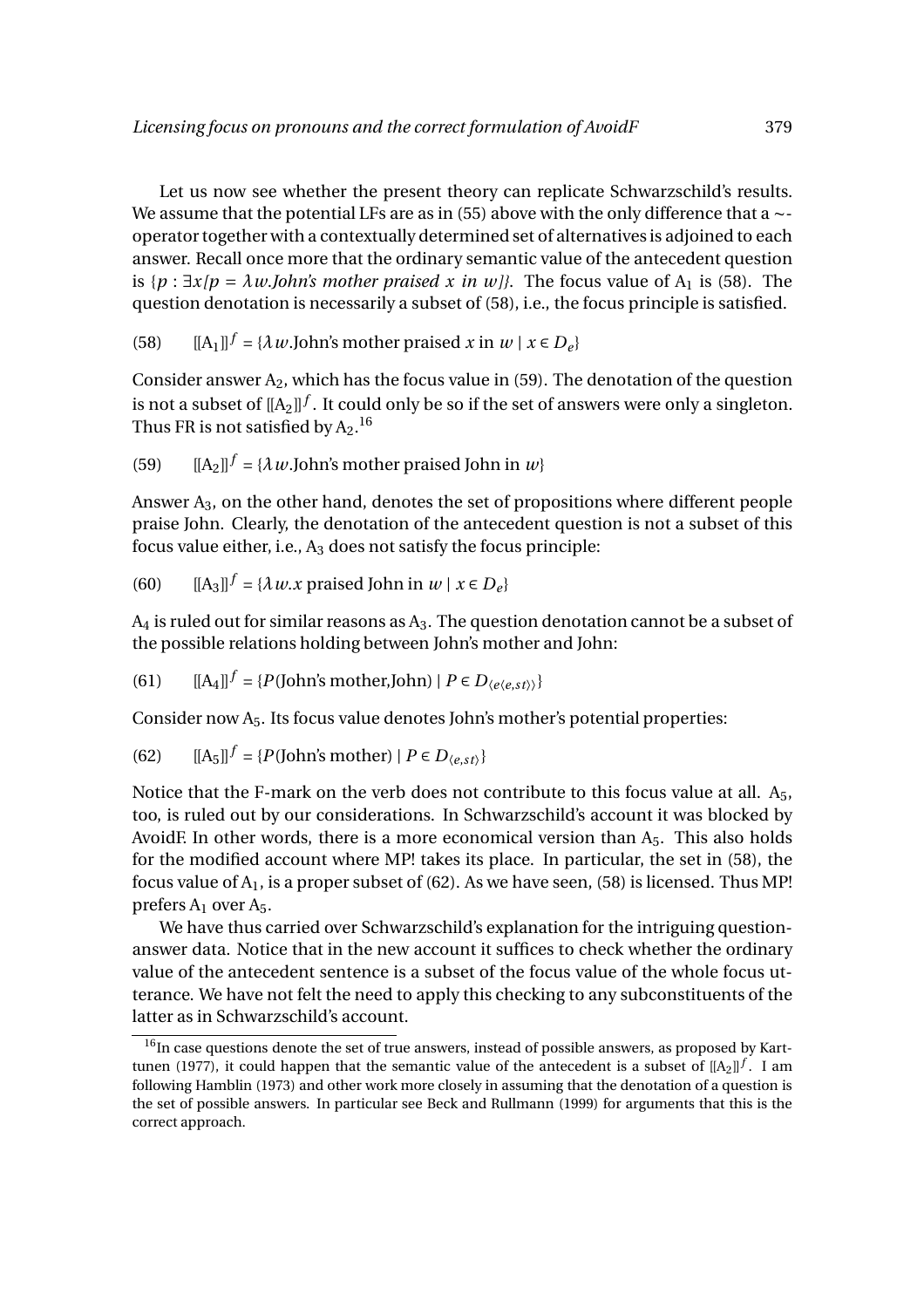# **6 Conclusion**

In the present paper I have advanced the following claim: The competitor set necessary for focus licensing must be enlarged. In particular, it was suggested that if two structures share their denotation, then they are both equally relevant for focus licensing. It was shown that this is a direct prediction of the theory advocated by Truckenbrodt (1995) whereby AvoidF should be seen as an instance of MP!. The second contribution I hope to have made is to have shown that Schwarzschild's 1999 insight that structures without F-marks are more economical than ones with can be easily incorporated into a system making use of focus values.

# **References**

- Beck, Sigrid, 2006. Intervention effects follow from focus interpretation. *Natural Language Semantics*, 14:1–56.
- Beck, Sigrid and Hotze Rullmann, 1999. A flexible approach to exhaustivity in questions. *Natural Language Semantics*, 7:249–298.
- Büring, Daniel, 1997. *The Meaning of Topic and Focus: The 59th Street Bridge Accent*. London, New York: Routledge.
- Büring, Daniel, 2008. What's new and (what's given) in the theory of focus? In *Proceedings of the Berkeley Linguistics Society Meeting 2008*. Berkeley, California.
- Hamblin, Charles, 1973. Questions in Montague grammar. *Foundations of Language*, 10:41–53.
- Hawkins, John A., 1981. *Definiteness and Indefiniteness: A Study in Reference and Grammaticality Prediction*. London: Croom Helm.
- Heim, Irene, 1991. Artikel und Definitheit. In Stechow, Arnim von and Dieter Wunderlich (eds.), *Semantik: Ein internationales Handbuch der zeitgenössischen Forschung*, pp. 487–535. Berlin: de Gruyter.

———, 1998. Anaphora and semantic interpretation: A reinterpretation of Reinhart's approach. In Percus, Orin and Uli Sauerland (eds.), *The Interpretive Tract(25)*, pp. 205–246. Cambridge, Massachusetts: MIT, Department of Linguistics.

- Karttunen, L., 1977. Syntax and semantics of questions. *Linguistics and Philosophy*, 1:3–44.
- Kratzer, Angelika, 1991. The representation of focus. In Stechow, Arnim von and Dieter Wunderlich (eds.), *Semantics: An international handbook of contemporary research*, pp. 825–834. Berlin: Walter de Gruyter.
- Krifka, Manfred, 1992. A compositional semantics for multiple focus constructions. *Linguistische Berichte*, pp. 17–53.